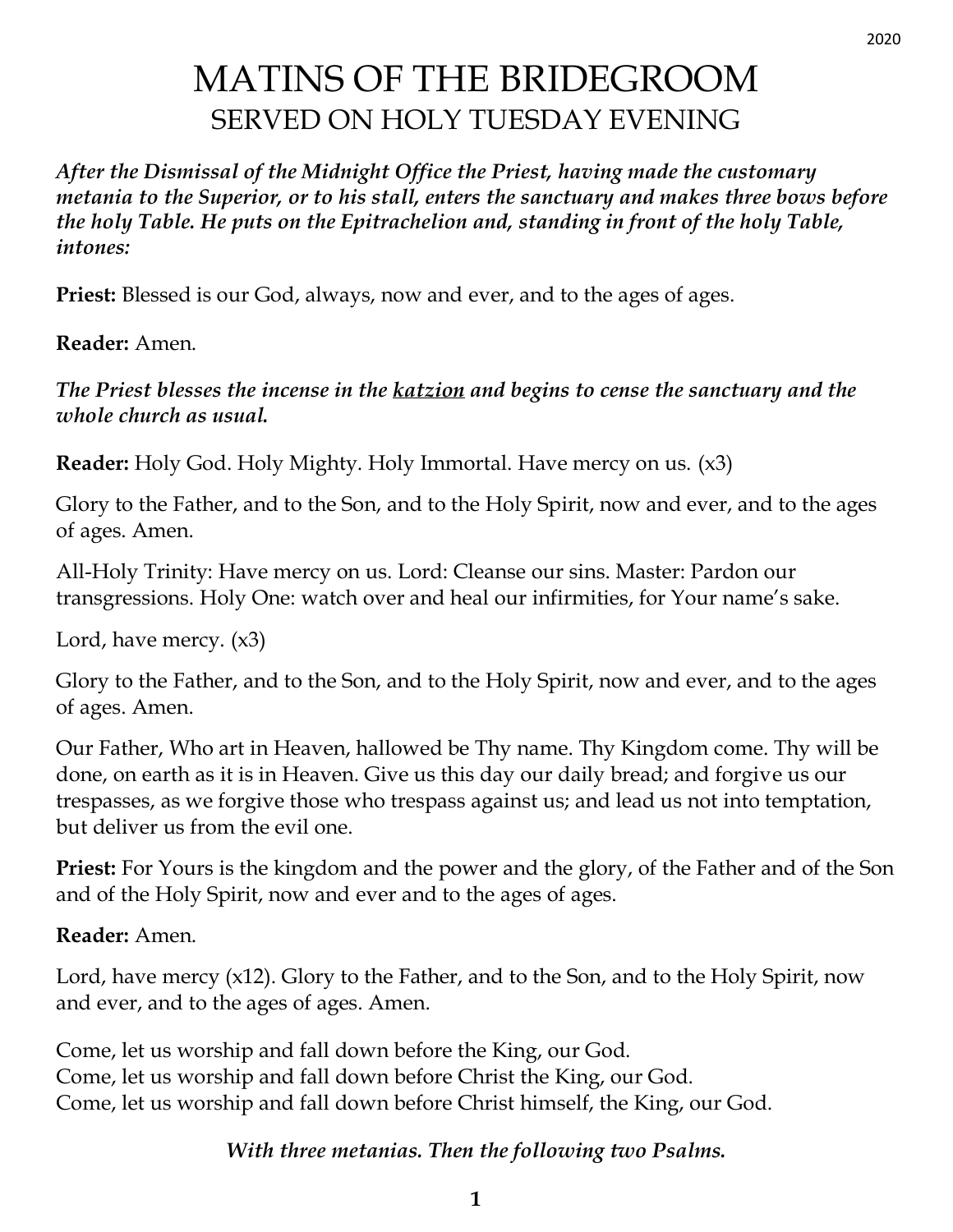#### **Psalm 19**

May the Lord hear you in the day of trouble; may the name of the God of Jacob shield you. May he send you his help from the holy place, and support you from Sion. May he remember your every sacrifice, and accept with favour your whole burnt offering. May the Lord give you your heart's desire, and fulfil your every purpose. We shall rejoice in your salvation, and be magnified in the name of our the Lord our God. May the Lord fulfil all your petitions. Now I know that the Lord has saved his Christ. He will hear him from his holy heaven; in mighty acts is the salvation of his right hand. Some put their trust in chariots and some in horses, but we will call on the name of the Lord our God. They were fettered and fell, but we have risen and been set upright. Lord, save the king, and hear us on the day we call upon you.

#### **Psalm 20**

The king will rejoice in your power, O Lord, he will exult exceedingly in your salvation. You gave him his heart's desire; you did not deny him the request of his lips. For you came to meet him with blessings of goodness; you placed a crown of precious stones upon his head. He asked you for life, and you gave him length of days for age on age. Great is his glory because of your salvation; you will place on him glory and majesty. For you will give him blessing for age on age, and make him glad with the joy of your countenance. For the king puts his hope in the Lord, and through the mercy of the Most High he will not be shaken. May your hand light upon all your enemies, and your right hand find out all who hate you. You will make them like a blazing oven at the time of your presence. The Lord will confound them in his wrath and fire will devour them. You will destroy their offspring from the earth, and their seed from among the children of mankind. Because they intended evils against you, and devised plans by which they can in no way succeed. For you will put them to flight; among your remnants you will prepare their presence. Be exalted, Lord, in your power; we will sing and praise your mighty acts.

Glory to the Father, and to the Son, and to the Holy Spirit, now and ever, and to the ages of ages. Amen.

Holy God. Holy Mighty. Holy Immortal. Have mercy on us. (x3)

Glory to the Father, and to the Son, and to the Holy Spirit, now and ever, and to the ages of ages. Amen.

All-Holy Trinity: Have mercy on us. Lord: Cleanse our sins. Master: Pardon our transgressions. Holy One: watch over and heal our infirmities, for Your name's sake.

Lord, have mercy. (x3)

Glory to the Father, and to the Son, and to the Holy Spirit, now and ever, and to the ages of ages. Amen.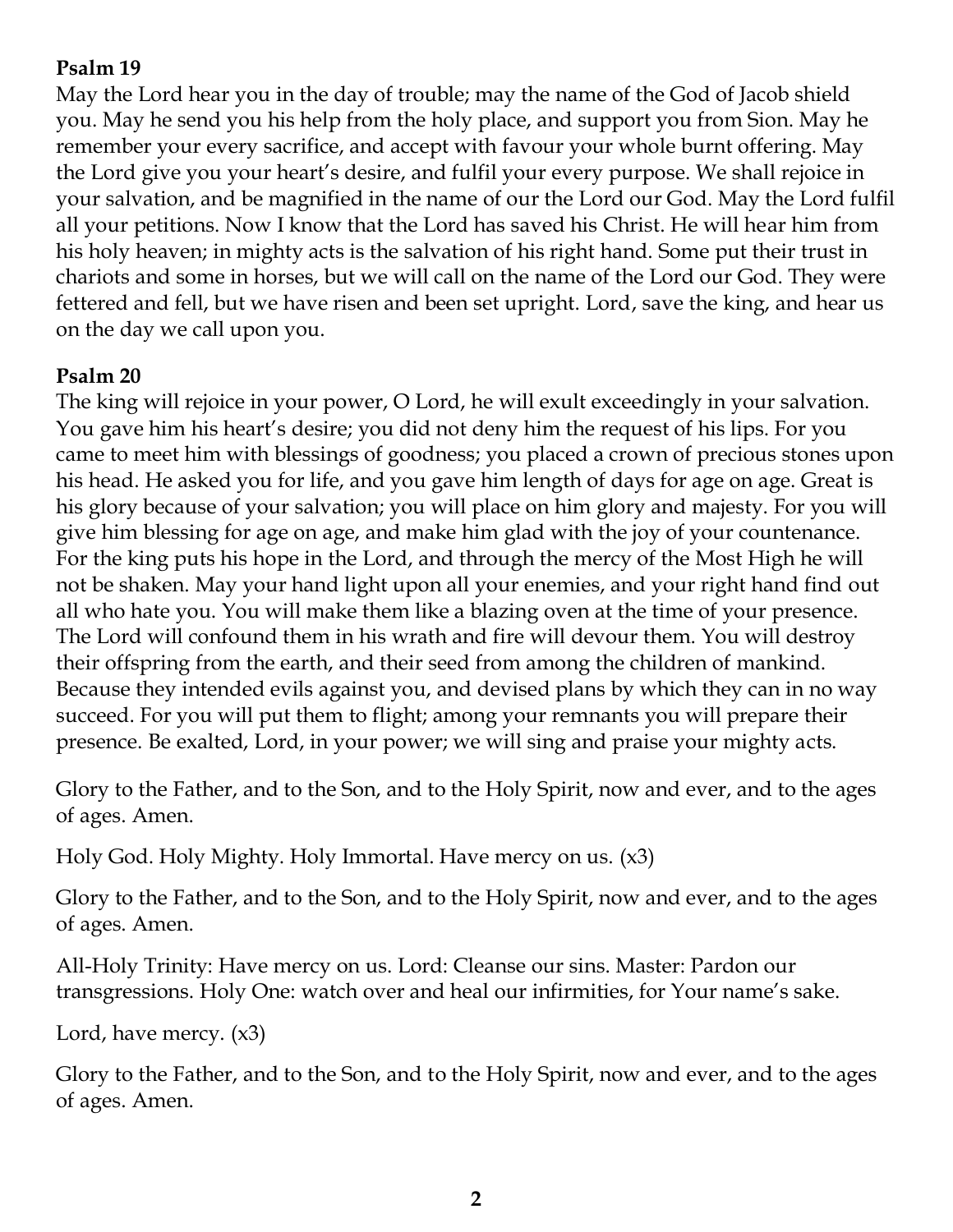Our Father, Who art in Heaven, hallowed be Thy name. Thy Kingdom come. Thy will be done, on earth as it is in Heaven. Give us this day our daily bread; and forgive us our trespasses, as we forgive those who trespass against us; and lead us not into temptation, but deliver us from the evil one.

**Priest:** For Yours is the kingdom and the power and the glory, of the Father and of the Son and of the Holy Spirit, now and ever and to the ages of ages.

*The priest must take care that he is standing beneath the Polyeleos to say this conclusion. He then enters the sanctuary, puts away the censer and takes his stand in front of the Holy Table.*

**Reader:** Amen.

### *And the following Troparia:*

Lord, save your people, / and bless your inheritance, / granting your faithful people victory over their enemies, / and guarding your commonwealth by your Cross.

Glory to the Father and to the Son and to the Holy Spirit.

Lifted up on the Cross of your own will, / grant your mercies, Christ God, to the new commonwealth called by your name. / Make your faithful people glad by your power, / giving them victory over their enemies. / May they have your help in battle, // a weapon of peace, an invincible trophy.

Now and ever and to the ages of ages. Amen. Theotokion.

Dread Champion that cannot be put to shame, do not despise our petitions, O Good One. All-praised Mother of God establish the commonwealth of the Orthodox, save your people and give them victory from heaven, for you gave birth to God, O only blessed one.

**Priest:** Have mercy on us, O God, according to your great mercy, we pray you, hear us and have mercy.

**Reader:** Lord have mercy (x3).

**Priest:** For you are a merciful God who love mankind, and to you we send up glory, to the Father and to the Son and to the Holy Spirit, now and ever and to the ages of ages.

**Reader:** Amen. In the Name of the Lord, Father, bless!

**Priest (making the sign of the cross over the altar with the katzion):** Glory to the holy and consubstantial and life-creating and undivided Trinity, always now and ever and to the ages of ages.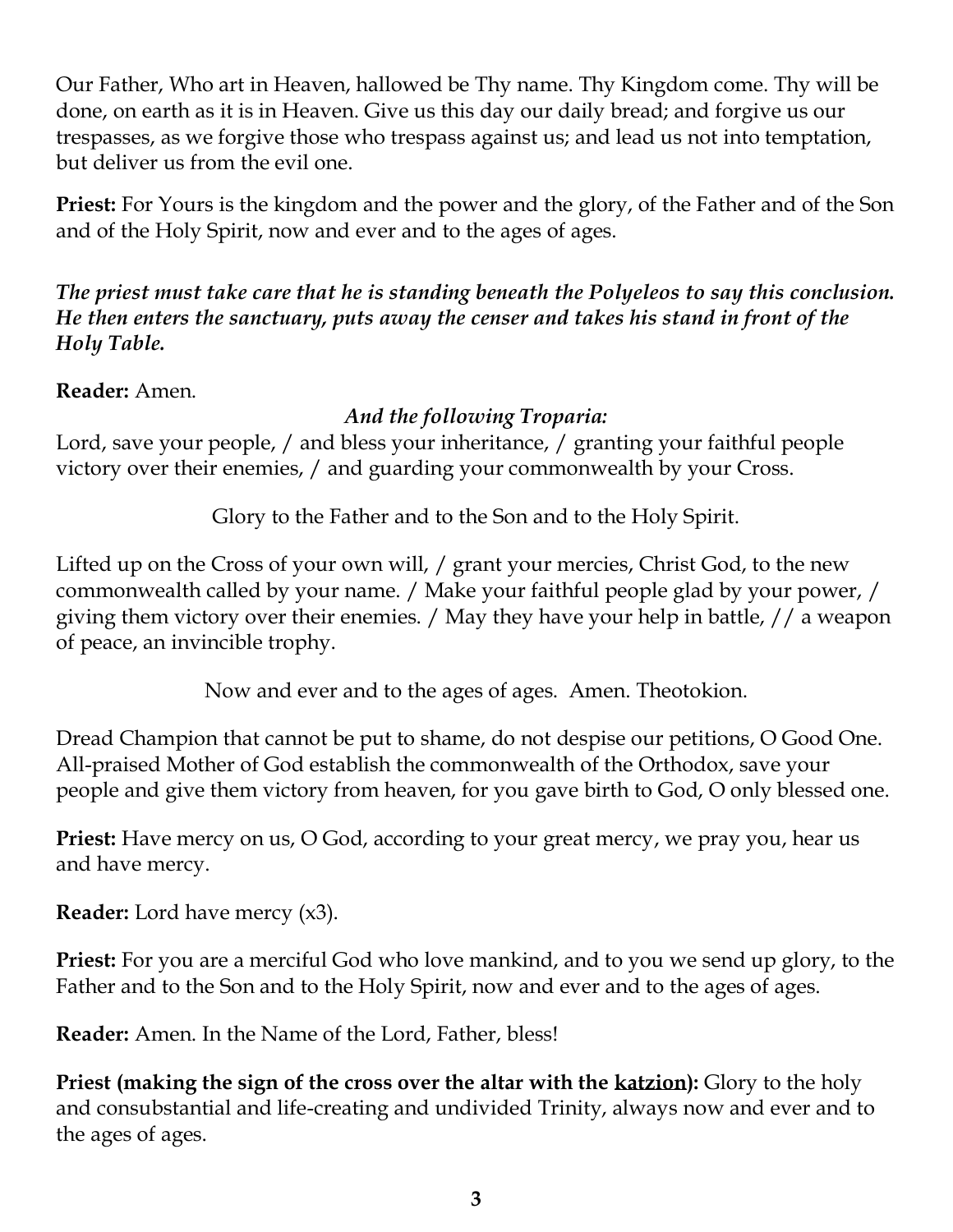#### **THE SIX PSALMS**

*During the first three psalms the priest takes the SKOUFIA OFF and reads the first six prayers of the light from before the holy table. And we begin the Six Psalms, listening with complete silence and compunction. The Superior, or the designated reader, with devotion and fear of God says:*

Glory to God in the highest, and on earth peace, Good Will among men. (3x) Lord, you will open my lips and my mouth will proclaim your praise.  $(2x)$ 

#### **Psalm 3**

Lord, why have those who afflict me been multiplied? Many rise against me. Many say to my soul, 'There is no salvation for him in his God'. But you, Lord, are my helper, my glory, and the one who lifts up my head. With my voice, I cried to the Lord, and he heard me from his holy mountain. I lay down and slept; I awoke, because the Lord will assist me. I will not be afraid of tens of thousands of people who surround me. Rise, Lord, save me, my God; because you have struck all who are vainly my foes. You have smashed the teeth of sinners. Salvation is the Lord's, and your blessing is upon your people. I lay down and slept; I awoke because the Lord will assist me.

#### **Psalm 37**

Lord, do not rebuke me in your anger, nor chastise me in your wrath. For your arrows have been stuck fast in me, and you have laid a heavy hand upon me. There is no healing in my flesh on account of your wrath, nor peace in my bones on account of my sins. My iniquities flooded over my head; like a heavy burden they weighed heavily upon me. My wounds stank and festered on account of my foolishness. I was wretched and utterly bowed down; I went about mourning all day long. For my loins were filled with mockings, and there is no healing in my flesh. I was maltreated and humiliated exceedingly; I howled from the groaning of my heart. Lord, all my desire is before you, and my groaning was not hidden from you. My heart was troubled, my strength failed me; and even the light of my eyes had gone from me. My friends and my neighbours drew near and stood against me, and those nearest me stood far away. Those who sought my life used force, and those who sought evils for me spoke vanities, and meditated trickeries all day long. But I, like a deaf man, heard nothing; like one who is dumb, who does not open his mouth. So I became like one who cannot hear, and in whose mouth there are no rebukes. For in you, Lord, I have hoped; you will answer me, O Lord my God. For I said: Let my foes never exult over me. When my foot slipped they crowed over me. For I am ready for blows and my pain is with me continually. For I will declare my iniquity and be troubled at my sin. But my enemies live and have prevailed over me, and those who hate me unjustly have been multiplied. Those who repay me with evils in place of good have slandered me, since I pursued goodness. Do not forsake me, Lord; my God, do not go far from me. Hasten to help me, Lord of my salvation. Do not forsake me, Lord; my God, do not go far from me. Hasten to help me, Lord of my salvation.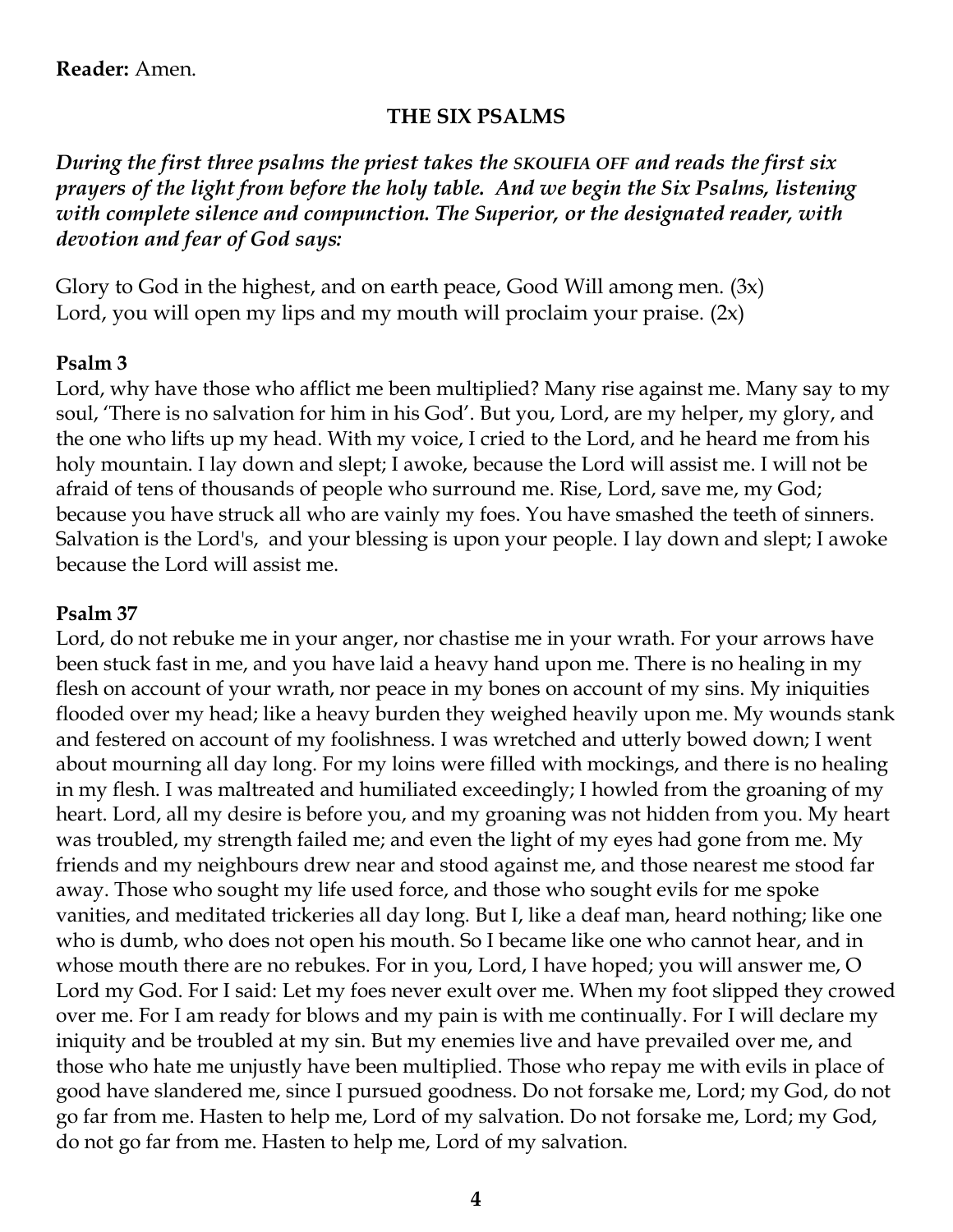#### **Psalm 62**

O God, my God, I watch for you at dawn; my soul has thirsted for you, my flesh how often in a desert, untrodden and waterless land. Thus I appeared before you in the holy place, to see your power and your glory. For your mercy is better than life; my lips will praise you. So I will bless you as long as I live, and in your name I will lift up my hands. May my soul be filled as with marrow and fatness; my mouth will praise you with joyful lips. When I remembered you upon my bed, every dawn I meditated upon you. For you became my helper, and in the shelter of your wings I shall rejoice. My soul clung to you; and your right hand upheld me. But those who vainly sought my life will go down to the deepest parts of the earth, they will be delivered to the power of the sword, they will be portions for foxes. But the king will rejoice in God, and all who swear by him will be praised; for the mouths of those who speak iniquities have been stopped. Every dawn I meditated upon you, for you became my helper, and in the shelter of your wings I shall rejoice. My soul clung to you; and your right hand upheld me.

Glory to the Father and to the Son and to the Holy Spirit, now and ever, and to the ages of ages. Amen.

Alleluia, Alleluia, Alleluia. Glory to you, O God. **(x3)**

Lord, have mercy. Lord, have mercy. Lord, have mercy. Glory to the Father and to the Son and to the Holy Spirit, now and ever, and to the ages of ages. Amen.

*When the people finish the third psalm and say* "Glory to the Father and to the Son and to the Holy Spirit. . ." *the priest exits the sanctuary through the north deacon's door and reads the remaining prayers of the light from before the icon of Christ.*

#### **Psalm 87**

Lord, God of my salvation, I have cried by day, and by night also before you. Let my prayer come into your presence, and turn you ear to my supplication. For my soul was filled with evils, and my life drew near to Hell. I was reckoned among those that go down to the Pit; I became as one that has no help, free among the dead. Like the slain that sleep in the tomb, whom you remembered no more; and they were cut off from your power. They placed me in the lowest Pit; in darkness and in the shadow of death. Your wrath lay heavy upon me, and you brought all your waves against me. You put my friends far from me, and made me an abomination to them. I was handed over and I came out; my eyes grew weak because of my beggary. I cried to you, Lord, all the day; I stretched out my hands towards you. Will you work wonders for the dead; or will physicians raise them up again to praise you? Will any declare your mercy in the tomb, or your truth in the place of destruction? Will your wonders be known in the dark, or your justice in a land that has been forgotten? But to you, Lord, I have cried, and in the morning my prayer will come before you. Why have you rejected my soul, Lord; why do you turn away your face from me? I am poor and in toils since my youth; exalted, I was humbled and brought to despair. Your fierce anger overwhelmed me, and your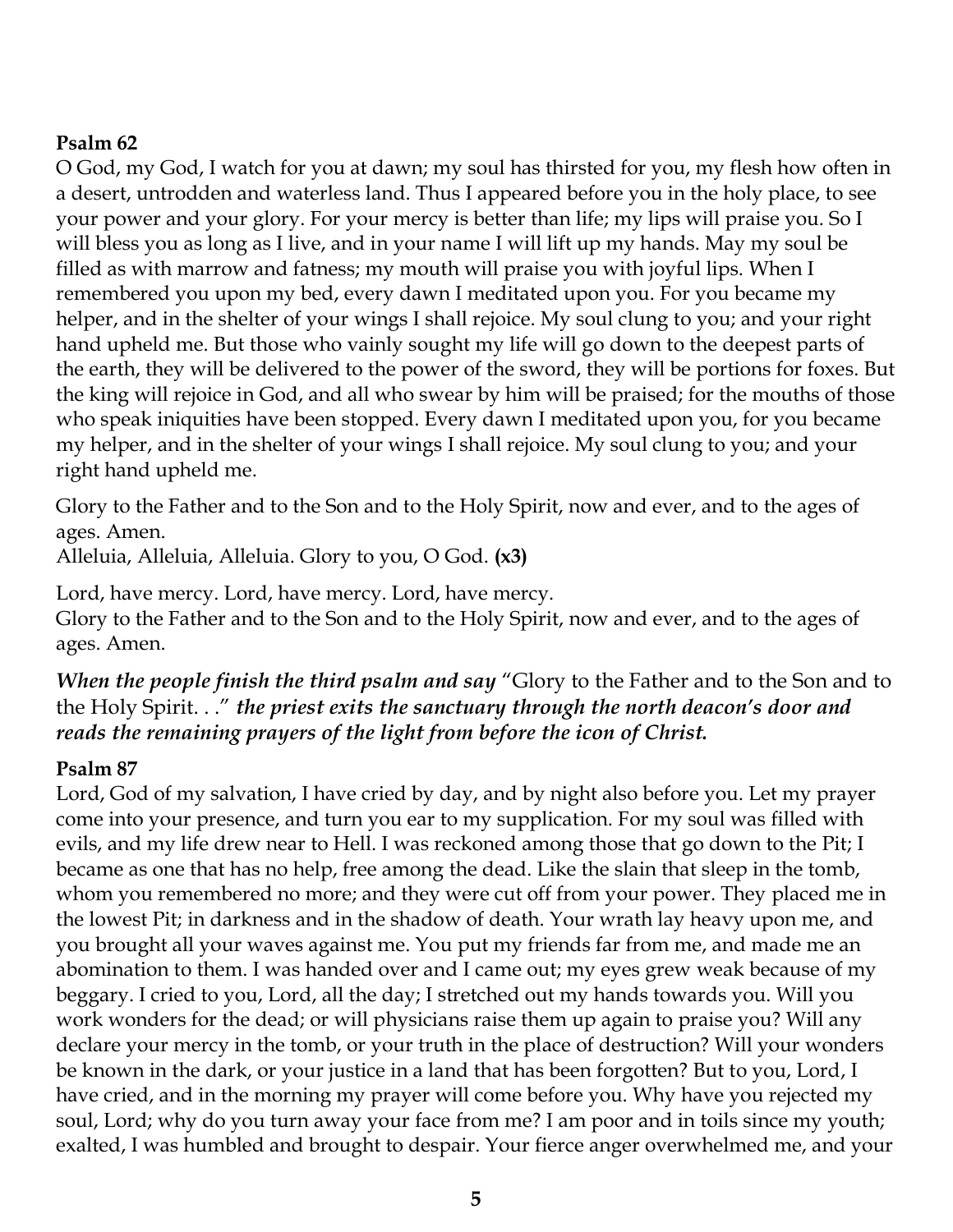terrors appalled me. They surrounded me like water all day long; they closed in upon me from every side. Friend and neighbour you have put far from me, and my companions because of my misery. Lord, God of my salvation, I have cried by day; and by night also before you. Let my prayer come into your presence, and turn your ear to my supplication. **Psalm 102**

Bless the Lord, O my soul, and all that is within me, bless his holy name. Bless the Lord, O my soul, and forget none of his benefits. He forgives all your iniquities; he heals all your diseases; he redeems your life from corruption and crowns you with mercy and compassion; he satisfies your desire with good things; your youth will be renewed like an eagle's. The Lord performs deeds of mercy and judgement for all who are oppressed. He made known his ways to Moses, his wishes to the children of Israel. The Lord is compassionate and merciful, longsuffering and full of mercy. He will not always be wrathful, nor will he be enraged for ever. He has not dealt with us according to our iniquities, nor rewarded us according to our sins. For, like the height of heaven above the earth, the Lord has made his mercy prevail over those that fear him. As far as the east is from the west, so far has he taken our sins from us. As a father takes pity on his children the Lord has taken pity on those who fear him. For he knows of what we are made; has remembered that we are but dust. As for man, his days are but as grass, he will blossom like a flower of the field; for when a wind has place no longer. But the mercy of the Lord is for ever and ever upon those who fear him; and his justice upon their children's children, upon those who keep his covenant and remember his commandments to do them. The Lord has prepared his throne in heaven and his kingdom rules over all. Bless the Lord, all you his Angels, powerful in strength, who perform his word, and listen to the voice of his words. Bless the Lord, all you his Powers, his Ministers who do his will. Bless the Lord, all you his works. In every place of his dominion, bless the Lord, O my soul! In every place of his dominion, bless the Lord, O my soul!

#### **Psalm 142**

Lord, hear my prayer; in your truth give ear to my supplication, and in your justice hear me. Do not enter into judgement with your servant, for in your sight no one living can be justified. For the enemy pursued my soul; humbled my life to the ground; made me dwell in darkness, like those for ever dead. My spirit in me grew weary, and my heart was troubled within me. I remembered days of old; I meditated on all your works. I made the works of your hands my meditation. I stretched out my hands towards you; my soul thirsted for you like a waterless land. Hear me swiftly, O Lord; my spirit has failed. Do not turn your face from me, or I shall be like those who go down to the Pit. Make me hear of your mercy in the morning, for I have hoped in you. Make known to me the way in which I should walk, for to you I have lifted up my soul. Deliver me from my enemies, Lord; I have run to you for shelter. Teach me to do your will, for you are my God. Your good Spirit will guide me in an upright land. For your name's sake, O Lord, you will give me life. In your justice you will bring my soul out of trouble; in your mercy slay my enemies, and destroy all those who afflict my soul, for I am your servant. In your justice hear me, O Lord; and do not enter into judgement with your servant. In your justice hear me, O Lord; and do not enter into judgement with your servant. Your good Spirit will guide me in an upright land.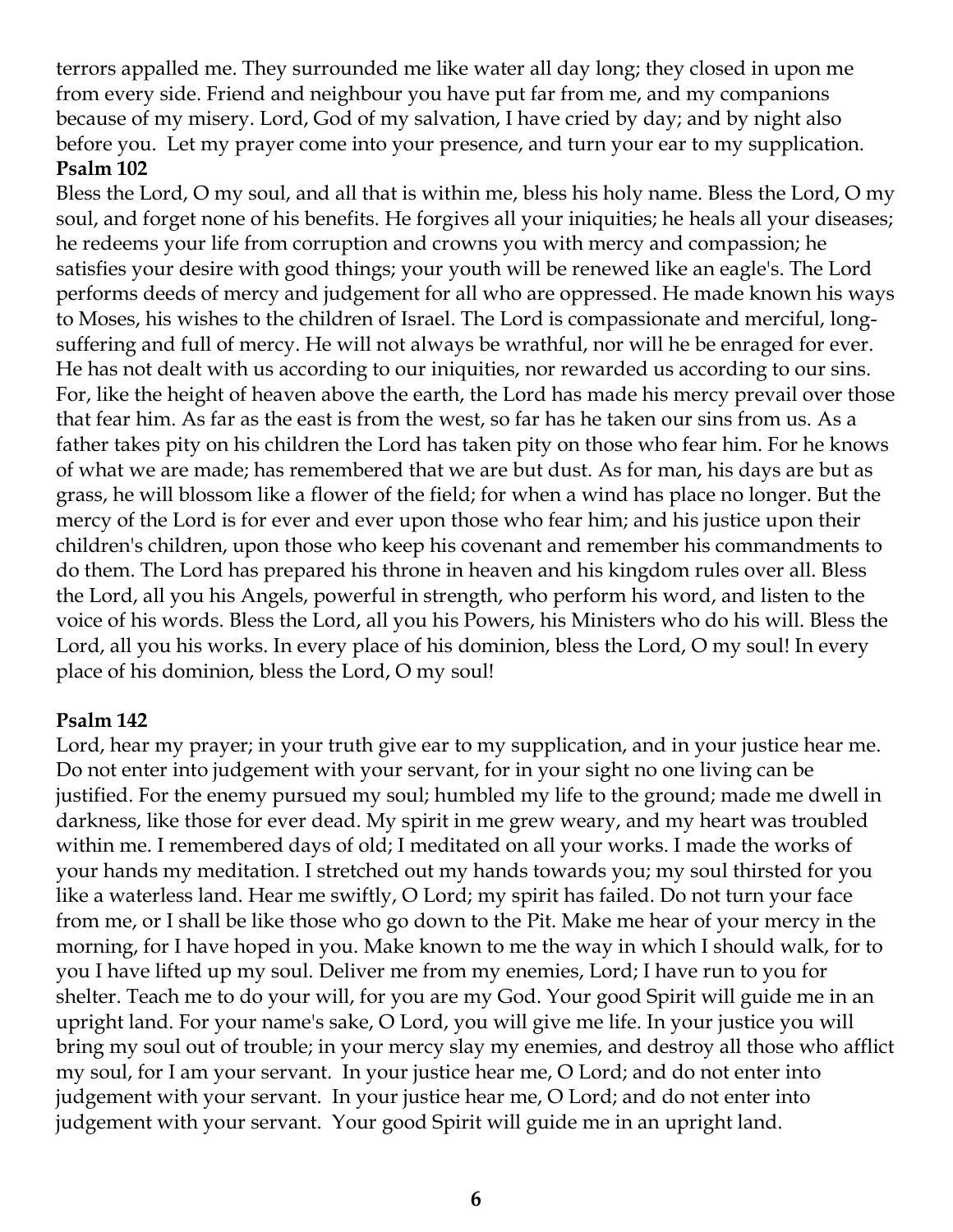Glory to the Father and to the Son and to the Holy Spirit, now and ever, and to the ages of ages. Amen. Alleluia, Alleluia, Alleluia. Glory to you, O God. **(3x).**

*When the psalms are finished, the priest puts the SKOUFIA ON and, if there is a deacon, enters the sanctuary through the south deacon's door while the deacon says the litany from before the holy doors. If there is no deacon, the priest himself says the great litany from before the holy doors.*

**Deacon/Priest:** In peace let us pray to the Lord.

**Reader:** Lord, have mercy. (and after each petition)

For the peace from above and for the salvation of our souls, let us pray to the Lord.

For the peace of the whole world, for the stability of the holy Churches of God, and for the union of all, let us pray to the Lord.

For this holy house and for those who enter it with faith, reverence, and the fear of God, let us pray to the Lord.

For our archbishop and father  $\qquad$ , for the honorable priesthood, the diaconate in Christ, for all the clergy and the people, let us pray to the Lord.

For the civil authorities of this country and for those serving in its armed forces, let us pray to the Lord.

For this city, for every monastery, city, and countryside, and for those who in faith dwell in them, let us pray to the Lord.

For good temperance of the air, abundance of the fruits of the earth, and for peaceful seasons, let us pray to the Lord.

For travelers by land, sea, and air, the sick, the suffering, the imprisoned, and for their salvation, let us pray to the Lord.

For our deliverance from all affliction, wrath, danger, and necessity, let us pray to the Lord.

Help us, save us, have mercy on us, and keep us, O God, by your grace.

Remembering our all-holy, pure, most blessed, and glorious Lady, the Birthgiver of God and ever-virgin Mary, with all the saints, let us offer ourselves and one another, and our whole life to Christ God.

**Reader:** To You, O Lord.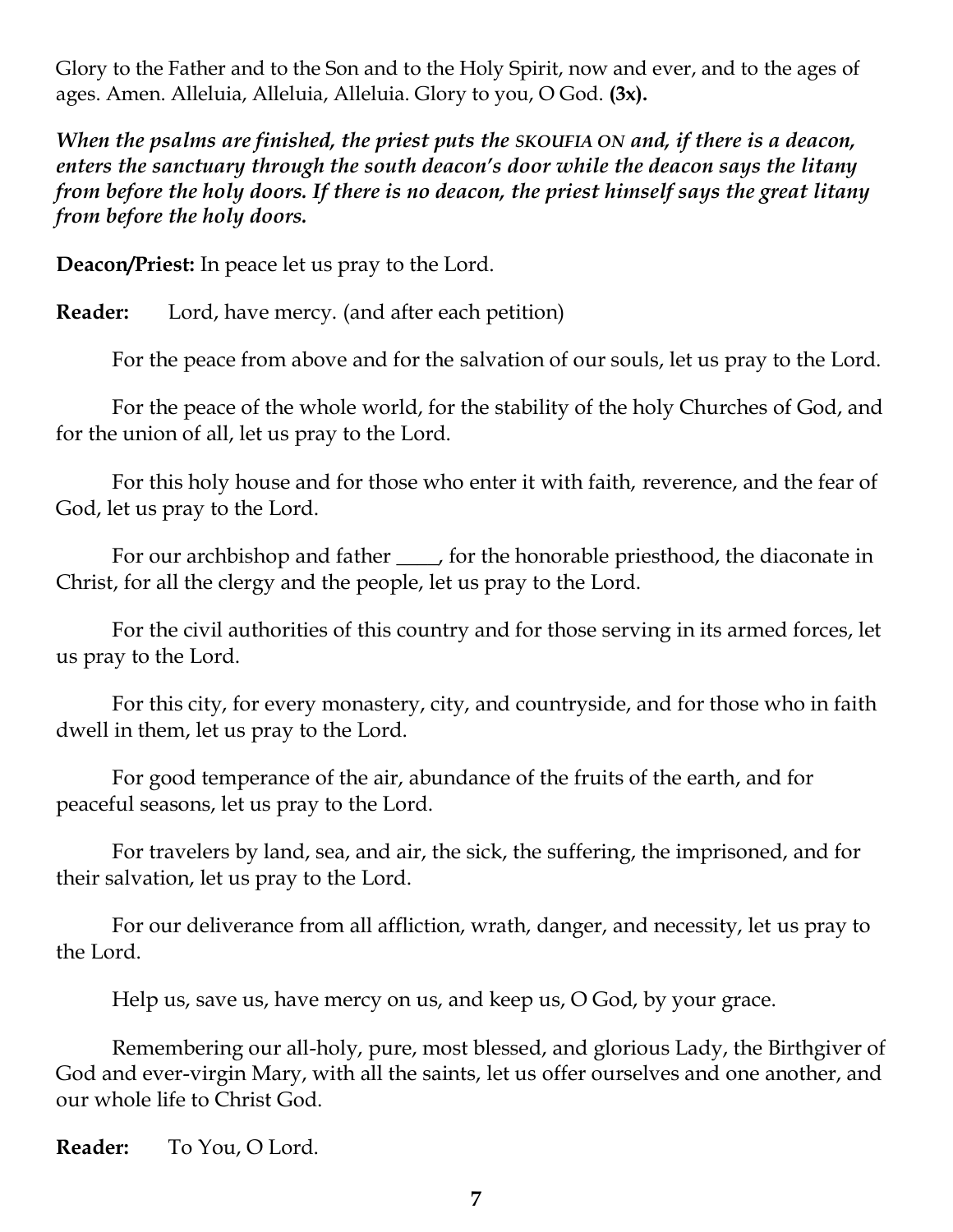**Priest:** For to you is due all glory, honor, and worship, to the Father and to the Son and to the Holy Spirit, now and ever and to the ages of ages.

**Reader:** Amen.

*The priest censes the icon of the Bridegroom in the altar during the singing of the Alleluia.*

**Deacon/Priest:** Alleluia! Alleluia! Alleluia! From nightfall my spirit is awake for you, O God, for your commands are light upon the earth.

**Reader:** Alleluia! Alleluia! Alleluia!

**Deacon/Priest:** Learn justice, inhabitants of the earth.

**Reader:** Alleluia! Alleluia! Alleluia!

**Deacon/Priest:** Jealousy will seize an untaught people, and now fire devours their adversaries.

**Reader:** Alleluia! Alleluia! Alleluia!

**Deacon/Priest:** Bring evils upon them, O Lord, bring evils upon them, the glorious ones of the earth.

**Reader:** Alleluia! Alleluia! Alleluia!

*The priest exits the altar with the icon as at an entrance, led by the censer. Going around the analogion in the center of the church three times, the priest places the icon on it, and censes three times around the stand, venerates the icon of the Bridegroom, and then censes it continuously until the singing is ended.*

**Tone 8** Behold, the Bridegroom comes in the middle of the night, and blessed is that servant whom he finds watching; but unworthy is the one whom he finds slothful. Take care then, my soul, not to be overcome with sleep, lest you be given up to death, and be shut out of the kingdom; but rouse yourself and cry: Holy, holy, holy are you, O God; through the power of your cross, have mercy on us.

Glory to the Father and to the Son and to the Holy Spirit.

Behold, the Bridegroom comes in the middle of the night, and blessed is that servant whom he finds watching; but unworthy is the one whom he finds slothful. Take care then, my soul, not to be overcome with sleep, lest you be given up to death, and be shut out of the kingdom; but rouse yourself and cry: Holy, holy, holy are you, O God; through the Archbishop Nicholas, have mercy on us.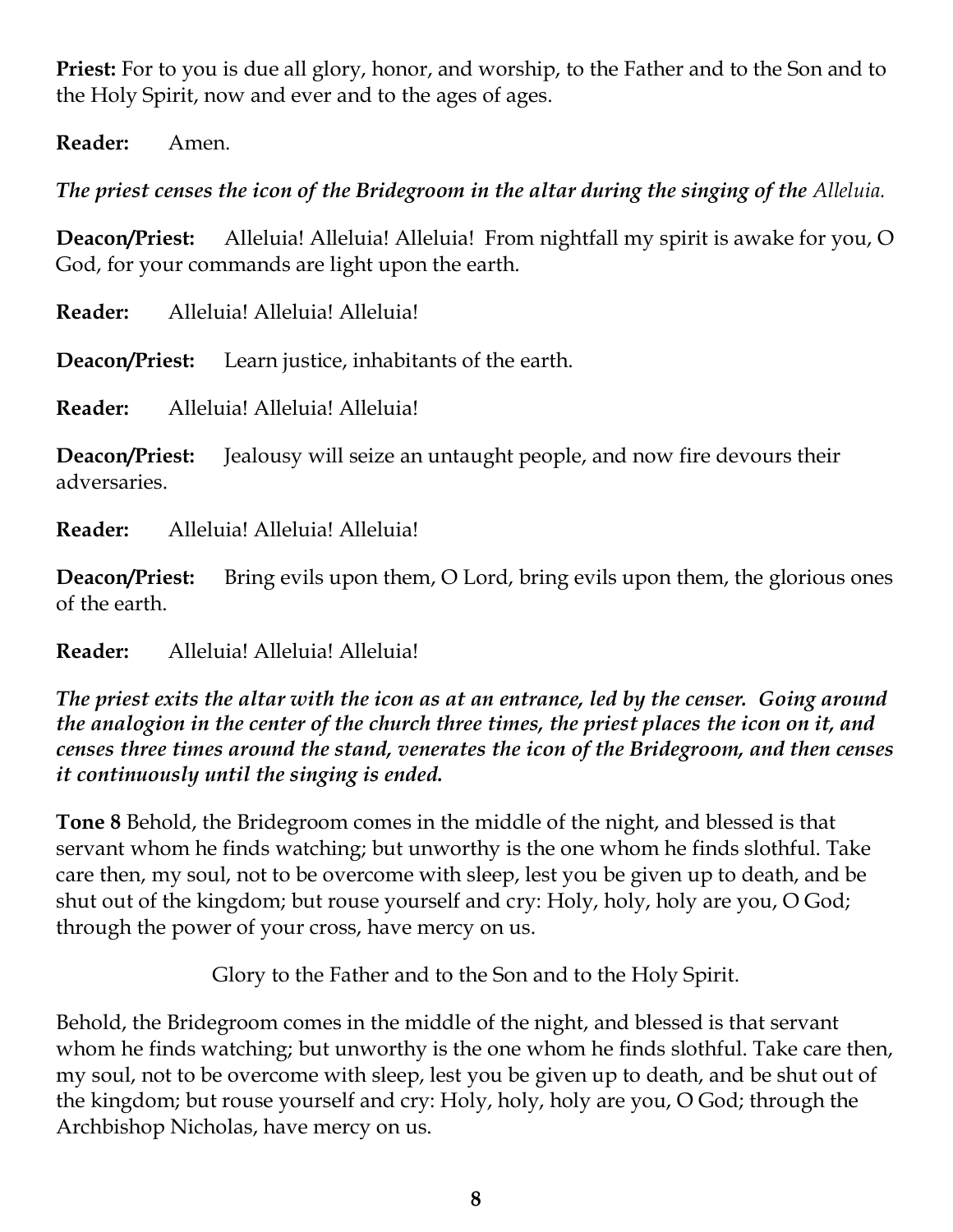Now and ever and to the ages of ages. Amen.

Behold, the Bridegroom comes in the middle of the night, and blessed is that servant whom he finds watching; but unworthy is the one whom he finds slothful. Take care then, my soul, not to be overcome with sleep, lest you be given up to death, and be shut out of the kingdom; but rouse yourself and cry: Holy, holy, holy are you, O God; through the Mother of God, have mercy on us.

### *The priest enters the altar and puts on the phelonion.*

*[According to the Russian Typikon the ending is the same each time: through the Mother of God have mercy on us. The modern Greek books place a small Litany here, with the ekphonesis, For yours is the might…]*

*[Then we recite Kathisma 14 [Psalms 101-104] of the Psalter. After the Psalter the following Kathisma:]*

### *READ. Tone 3. Awed by the beauty.*

A harlot came to you, emptying with her tears sweet myrrh upon your feet, O Lover of mankind; and from the foul stench of her sins at your command she was released; but though he breathed your grace, the ungrateful disciple threw it all away, and with filth he was defiled, selling you for love of money. Glory, O Christ, to your compassion!

### **Glory to the Father and to the Son and to the Holy Spirit, now and ever and to the ages of ages. Amen.**

A harlot came to you, emptying with her tears sweet myrrh upon your feet, O Lover of mankind; and from the foul stench of her sins at your command she was released; but though he breathed your grace, the ungrateful disciple threw it all away, and with filth he was defiled, selling you for love of money. Glory, O Christ, to your compassion!

**[Then Kathisma 15 [Psalms 105-108] of the Psalter is read, and after it the following Kathisma to the same melody.]**

### **READ. Tone 4. Your Martyr, O Lord.**

The cunning Judas, in his love for money, cunningly thought to betray you, Lord, the treasury of life. Therefore like a drunkard he runs to the Jews, says to the lawless: What are you willing to give me, and I shall hand him over to you for you to crucify him?

#### **Glory to the Father and to the Son and to the Holy Spirit, now and ever and to the ages of ages. Amen.**

The cunning Judas, in his love for money, cunningly thought to betray you, Lord, the treasury of life. Therefore like a drunkard he runs to the Jews, says to the lawless: What are you willing to give me, and I shall hand him over to you for you to crucify him?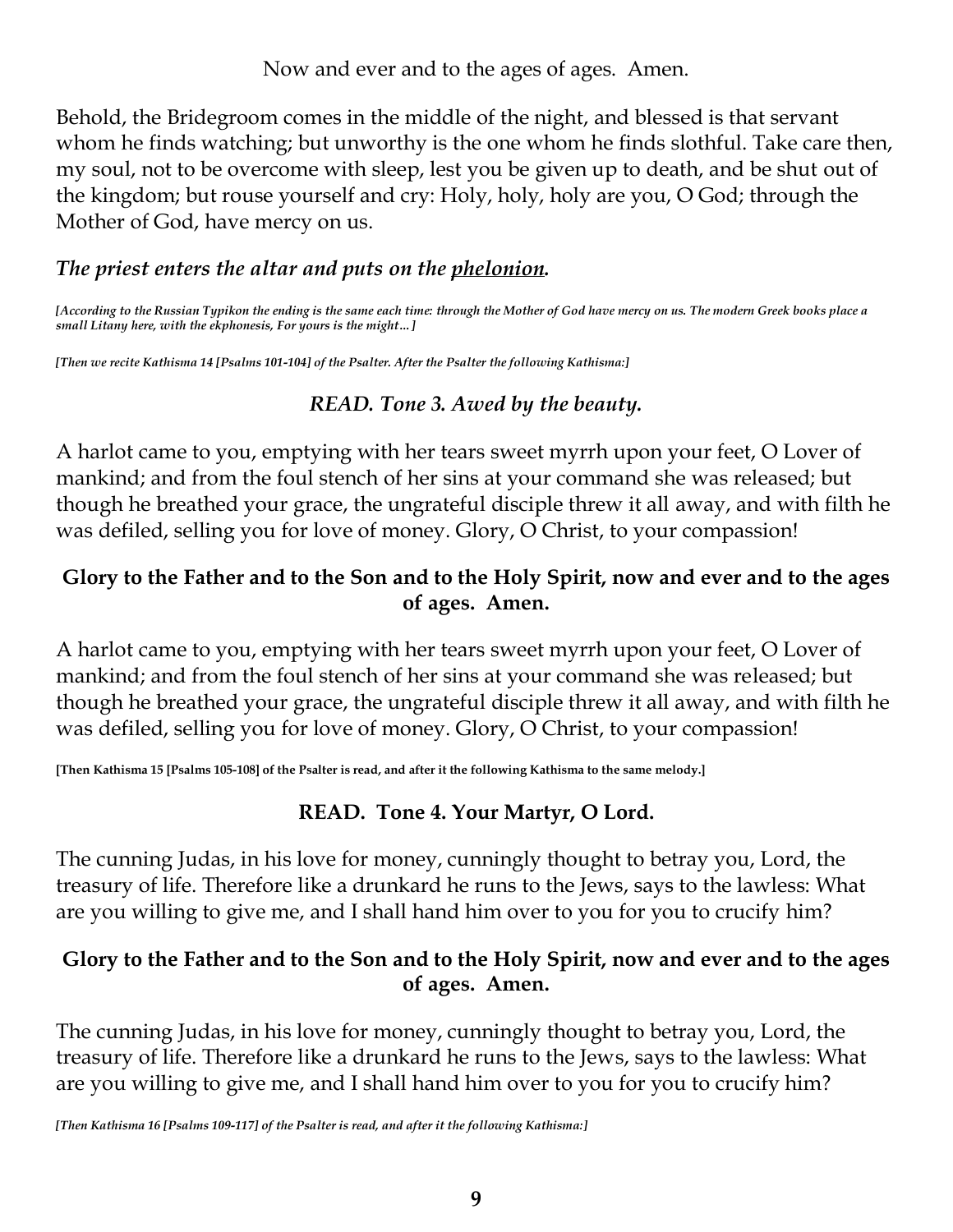#### **READ. Tone 1. The soldiers watching.**

The harlot cried aloud with weeping and eagerly wiped your immaculate feet, O Merciful, with the hairs of her head, as she groaned from the depth of her heart, 'Do not reject me, do not loathe me, my God, but accept as I repent, and save me, as you alone love mankind'.

#### **Glory to the Father and to the Son and to the Holy Spirit, now and ever and to the ages of ages. Amen.**

The harlot cried aloud with weeping and eagerly wiped your immaculate feet, O Merciful, with the hairs of her head, as she groaned from the depth of her heart, 'Do not reject me, do not loathe me, my God, but accept as I repent, and save me, as you alone love mankind'.

#### **The priest opens the holy doors.**

*[The Russian Typikon prescribes three readings, one after each Kathisma, from St John Chrysostom's commentary on St Matthew's Gospel, without specifying the references precisely, and from St Ephrem the Syrian '[On the Harlot](http://www.anastasis.org.uk/holyWed.htm)'. We give a hyperlink to St John's homily—[Homily](http://www.documentacatholicaomnia.eu/03d/0345-0407,_Iohannes_Chrysostomus,_Homilies_on_The_Gospel_Of_Matthew,_EN.pdf) 80—on St Matthew's account of the supper in Bethany, which will be read at Vespers.]*

**Deacon/Priest:** And that we be accounted worthy of hearing the holy Gospel, let us implore the Lord our God.

**Reader:** Lord, have mercy, Lord, have mercy, Lord, have mercy.

**Deacon/Priest:** Wisdom! Upright, let us hear the holy Gospel.

**Priest:** Peace to all.

**Reader:** And to your spirit.

**Priest:** The reading is from the holy Gospel according to John. [12:17-50]

**Reader:** Glory to you, Lord, glory to you!

**Deacon/Priest:** Let us attend.

**Priest:** At that time the crowd that had been with Jesus when he called Lazarus out of the grave and raised him from the dead bore witness. For this reason also the crowd went to meet him: because they heard that he had performed this sign. So the Pharisees said to one another, 'You see, you can do nothing. Look, the world has gone after him!' Now there were some Greeks among those who went up to worship at the feast. They came to Philip, who was from Bethsaida in Galilee, and made this request to him, 'Sir, we wish to see Jesus.' Philip went and told Andrew; then Andrew and Philip went and told Jesus. Jesus answered them, 'The hour has come for the Son of Man to be glorified. Amen, amen,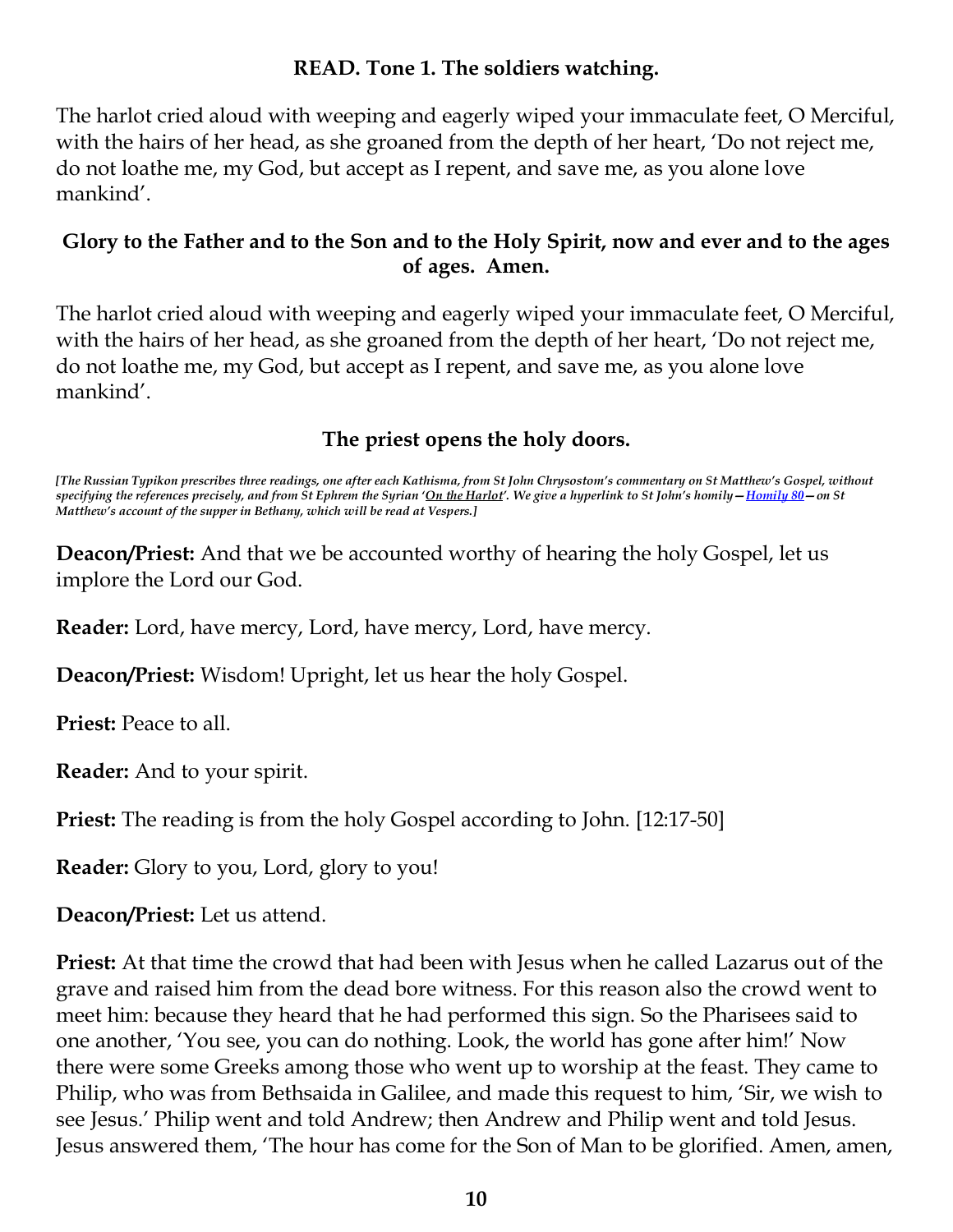I tell you, unless a grain of wheat falls into the earth and dies, it remains a single grain; but if it dies, it bears much fruit. Those who love their life will lose it, and those who hate their life in this world will keep it for eternal life. If anyone would serve me, let them follow me, and where I am, there will my servant be also. If anyone would serve me, the Father will honour them. Now my soul is troubled. And what should I say? Father, save me from this hour. But it is for this reason that I have come to this hour. Father, glorify your name'. Then a voice came from heaven, 'I have glorified it, and I will glorify it again.' The crowd standing there heard it and said that it had thundered. Others said, 'An angel has spoken to him.' Jesus answered, 'This voice has not come for my sake, but for yours. Now is the judgement of this world; now the ruler of this world will be cast out. And I, when I am lifted up from the earth, will draw all to myself.' He said this to signify the kind of death he was to die. The crowd answered him, 'We have heard from the law that the Christ remains forever. How can you say that the Son of Man must be lifted up? Who is this Son of Man?' Jesus said to them, 'The light is with you for a little longer. Walk while you have the light, that the darkness may not overtake you. One who walks in the darkness, does not know where they are going. While you have the light, believe in the light, so that you may become children of light.' After Jesus had said this, he departed and hid from them. Although he had performed so many signs in their presence, they did not believe in him, that the word spoken by the prophet Isaias might be fulfilled, 'Lord, who has believed our message, and to whom has the arm of the Lord been revealed?' And so they could not believe, because Isaias also said, 'He has blinded their eyes and hardened their heart, so that they might not look with their eyes, and understand with their heart and turn back, and I will heal them.' Isaias said this when he saw his glory and spoke about him. Nevertheless many, even of the rulers, believed in him. But because of the Pharisees they did not confess it, for fear that they would be put out of the synagogue; for they loved human glory more than the glory of God. Then Jesus cried out and said, 'Whoever believes in me believes not in me but in the One who sent me. And whoever sees me sees the One who sent me. I have come as light into the world, so that everyone who believes in me should not remain in the darkness. And if anyone who hears my words and does not believe, I do not judge them, for I did not come to judge the world, but to save the world. The one who rejects me and does not receive my words has one who judges them; the word that I have spoken will judge them on the last day, for I have not spoken on my own, but the Father who sent me has himself given me a commandment about what to say and what to speak. And I know that his commandment is eternal life. What I speak, therefore, I speak just as the Father has told me.'

#### **Reader:** Glory to you, Lord, glory to you!

#### *The priest closes the holy doors and removes the phelonion. And at once:*

#### **Psalm 50**

**H**ave mercy on me, O God, according to your great mercy, and according to the magnitude of your compassions blot out my transgression.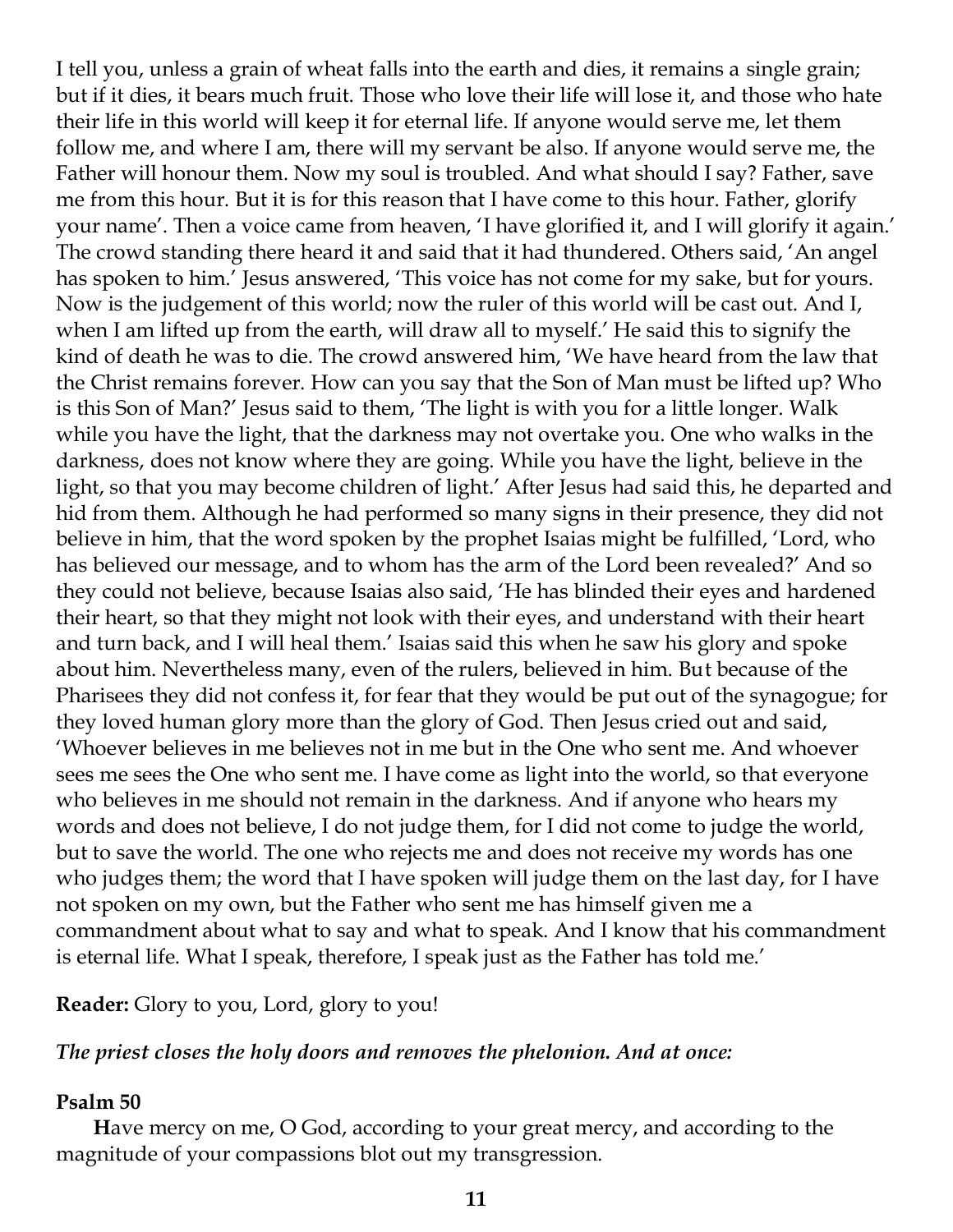More thoroughly wash me from my lawlessness, and cleanse me from my sin.

For I do know my lawlessness, and my sin is ever before me.

Against you only I have sinned and have done the evil before you, so that you are righteous in your words and conquer in your judging.

For, behold, in iniquities I was conceived, and in sins my mother bore me.

For, behold, you have loved truth, the unseen and hidden things of your wisdom you have shown me.

You will sprinkle me with hyssop and I will be cleansed; you will wash me and I will be made whiter than snow.

You will make me hear joy and gladness; the humbled bones will rejoice.

Turn away your face from my sins, and blot out all my transgressions.

Create a clean heart in me, O God, and renew a right Spirit in my inward parts.

Do not cast me away from your Face, and do not take your Holy Spirit from me.

Give me back the joy of your Salvation, and make me steadfast with a governing Spirit. I will teach the lawless your ways, and the ungodly will turn around to you.

Deliver me from blood, O God, God of my salvation, and my tongue will rejoice in your righteousness.

Lord, you will open my lips, and my mouth will proclaim your praise.

For if you had wanted a sacrifice, I would have given it; you will not be well-pleased in whole burnt offerings.

A sacrifice to God is a shattered spirit; a shattered and humbled heart God will not despise.

Do good, Lord, to Zion in your good pleasure and the walls of Jerusalem be rebuilt!

Then you will be well-pleased in sacrifice of righteousness, offering and whole-burnt offerings.

Then they will offer calves upon your altar.

# *We READ the Canon by St Kosmas, of which the Acrostic is: On Wednesday I shall sing.*

*In each Ode the Irmos is sung twice and the troparia repeated to make 12. The Irmos is repeated as Katavasia.*

# *Ode 3. Tone 2. Irmos.*

'Establishing me on the rock of the faith, you have broadened my mouth against my foes; for my spirit has rejoiced to sing: None is holy as our God, and none is just but you, O Lord.'

# **Glory to the Father and to the Son and to the Holy Spirit.**

In vain is the Sanhedrin of the lawless being assembled with evil intent, O Christ, to pass sentence of condemnation on you the Deliverer, to whom we sing: You are our God, and there is none holy but you, O Lord.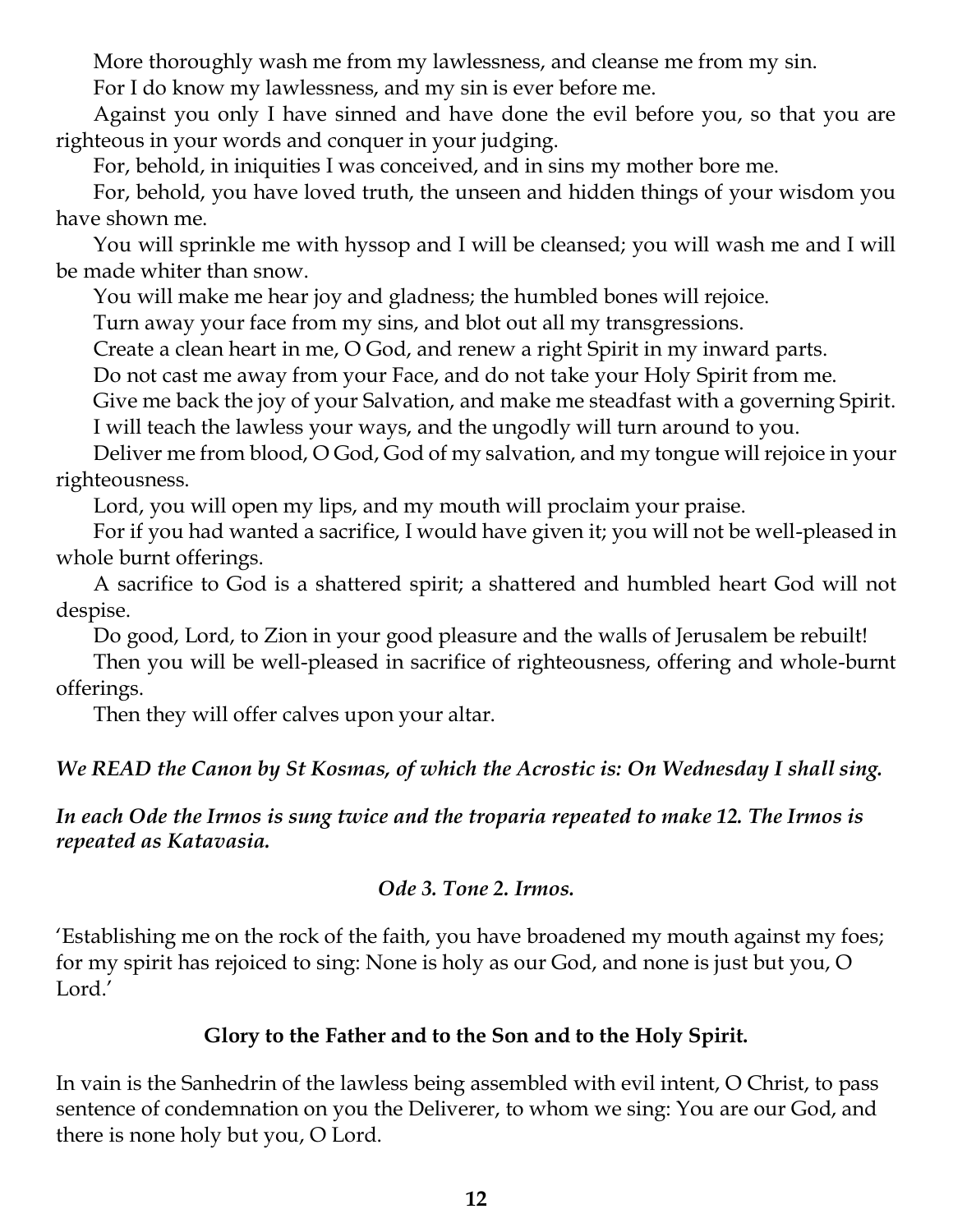#### **Now and ever and to the ages of ages. Amen.**

The dread council of the lawless, their souls making war on God, plans how to slay as a malefactor Christ, the just, to whom we sing: You are our God, and there is none holy but you, O Lord.

#### *Katavasia*

Establishing me on the rock of the faith, you have broadened my mouth against my foes; for my spirit has rejoiced to sing: None is holy as our God, and none is just but you, O Lord.

**Deacon/Priest:** Again and again in peace let us pray to the Lord.

**Reader:** Lord, have mercy.

**Deacon/Priest:** Help us, save us, have mercy on us, and keep us, O God, by your grace.

**Reader:** Lord, have mercy.

**Deacon/Priest:** Remembering our all-holy, pure, most blessed, and glorious Lady, the Birthgiver of God and ever-virgin Mary, with all the saints, let us offer ourselves and one another, and our whole life to Christ our God.

**Reader:** To you, O Lord.

**Priest:** for you are the king of peace and the savior of our souls, and to you we send up glory, to the Father and to the Son and to the Holy Spirit, now and ever and to the ages of ages.

**Reader:** Amen.

### *After the small litany the Kontakion in Tone 4. Lifted up on the Cross*

I have transgressed far more than the harlot, O Good One, yet have never brought you showers of tears; but entreating in silence, I fall before you, as I kiss your immaculate feet with love, that as Master you may grant me forgiveness of offences, as I cry out, O Saviour: deliver me from the filth of my works.

### *READ. The Ikos*

The woman, who before was dissolute, suddenly appeared temperate, hating the works of shameful sin and the pleasures of the body, as she thought on the great shame and the judgement of punishment, to which harlots and the dissolute bring themselves. Of them I am first, and I tremble, but I continue in my evil way, fool that I am; while the harlot,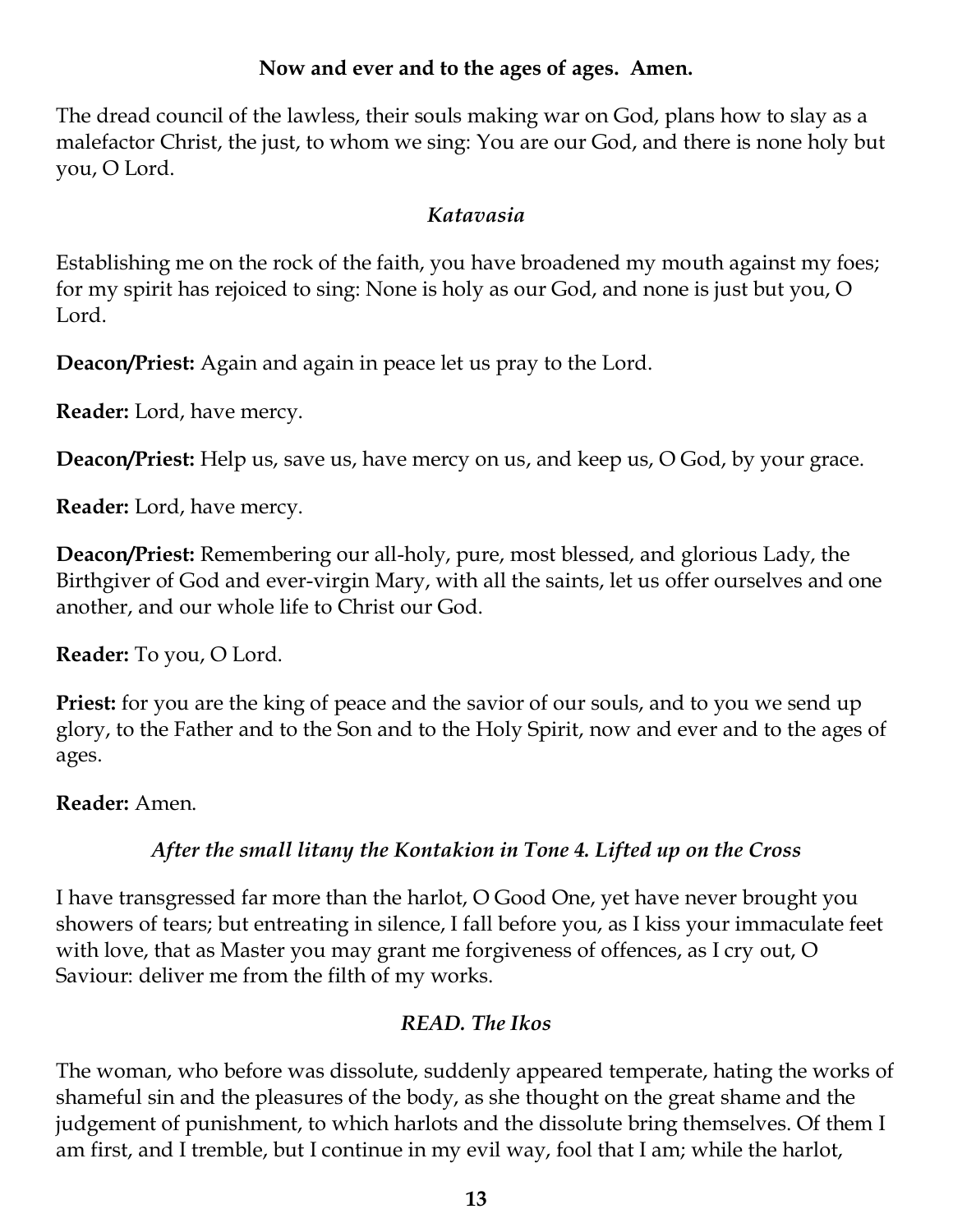trembling and hastening with zeal, came crying to the Redeemer, 'Merciful Lover of mankind, deliver me from the filth of my works'.

#### *READ.*

On holy and great Wednesday the most godly fathers ordered that the commemoration be kept of the harlot who anointed the Lord with sweet myrrh, because this occurred shortly before the saving passion.

> *Verses.* A woman casting myrrh upon Christ's body. Anticipates Nikуdemos' anointing.

On Holy and Great Wednesday the divine Fathers ordained a commemoration to be kept of the woman who was a harlot and who anointed the Lord with myrrh, inasmuch as this took place a short time before the saving Passion.

As Jesus was going up to Jerusalem, when He was in the house of Simon the leper, a woman came and poured most precious myrrh on the head of Christ and wiped His feet with her hair, rendering Him service at a very great cost to herself. This event is set forth here that, according to the Savior's word, her act of great fervor may be proclaimed to everyone everywhere, and because it occurred a short time before the Passion. What moved her to act thus? She had seen how merciful Christ was and how accessible to all; now, in particular, she saw Him enter the house of a leper, whom the Law deemed unclean and unfit for society. She thought to herself that He would heal the man's leprosy and likewise the illness of her own soul. Thus, while He was seated, she poured on the top of His head a quantity of myrrh, which was worth about "three hundred thirteen denarii in silver coin," that is, sixty assaria, and she wiped His feet with her hair. She placed her head at His feet, showing her zeal for repentance, but the disciples rebuked her, particularly Judas Iscariot. Christ, however, welcomed her, not allowing them to frustrate her good intention. He further mentioned His burial, dissuaded Judas from becoming a traitor, and honored the woman by saying that her good deed would be related everywhere, throughout the whole world.

Let it be known that there are two women who anointed the Lord with myrrh, as the divine Chrysostom says. He said that in the three Evangelists there is a certain woman who is also called a harlot, while in Saint John there is another woman, Mary the sister of Lazarus, who was not a harlot but a friend of Christ. Thus, the woman in St. John's Gospel is not the same as the one mentioned by the other Evangelists. Whether both of them anointed Christ on the same day - this is not mentioned. Others, however, assert that there was a third woman: the one who was at the house of Simon the Pharisee; a second, Mary the sister of Lazarus; and a third woman, a different one who was at the supper. Although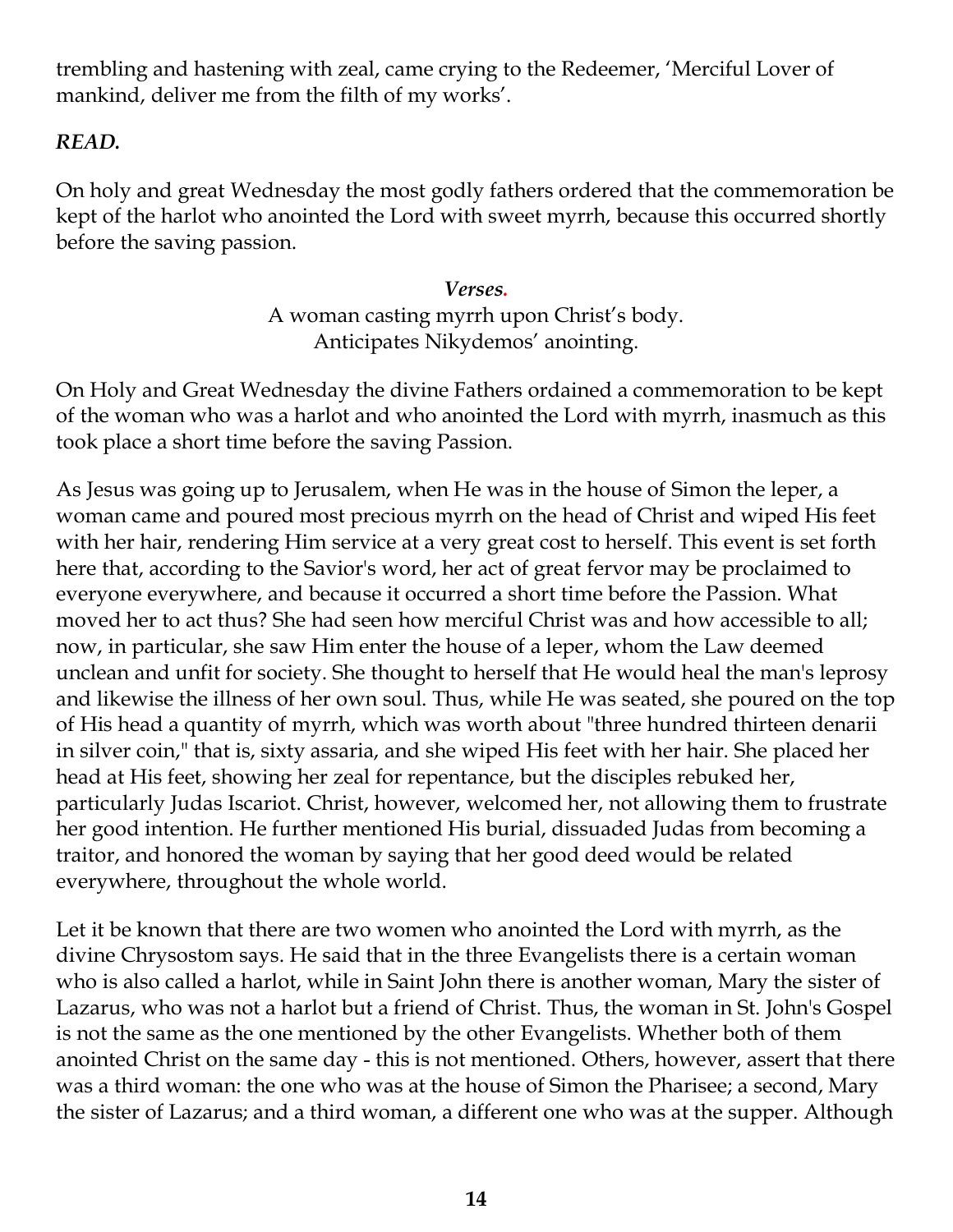this opinion is added as a supplement, it is not known whether it can be held as accurate, since one of these women is not she who is now set before us.

That nard, or rather myrrh, with which the harlot anointed Christ, was very costly. It belonged to that type of compound called myrrh, which Moses was commanded by God to make for the anointing of priests and chief priests. It is of this that David says, "It is like the precious oil on the head, running down to the beard, to Aaron's beard, running down to the edge of his garment" (Ps. 132:2). It was a compound of four substances: myrrh, flowers, fragrant cinnamon, and oil. It was called true or genuine, because skilled and trusted men were appointed to prepare that which God had in a mysterious manner revealed to Moses alone. An alabaster jar is a glass vessel made with no handle, which is also called a vykion.

We should know that today the deceitful Judas, that lover of money, that whelp of Satan, began the negotiations with the wicked Sanhedrin to betray the Master for thirty pieces of silver. Being indignant after Christ rebuked him for showing concern for the cost of the oil of myrrh, he sought out the Jews who were at the court of Caiaphas. After taking council with the High Priests, he searched for an opportunity to betray the Lord when He was alone, for the Sanhedrin feared the multitude that followed Christ.

We see in today's Gospel (Matt. 26:6-16) that the sinful woman brought oil of myrrh to anoint Christ, while Judas brought his greed to the Sanhedrin. She spread out her hair to wipe the Lord's feet, while Judas stretched out his hands for the money. She rejoiced to pour out the very precious oil on the Lord, while Judas made plans to sell the One who is above all price. By anointing Christ, she acknowledged Him as Lord, while Judas severed himself from the Master. She was set free of her sins, while Judas was entrapped and became a slave of the devil. She tenderly kissed the feet of Christ, asking for forgiveness, while Judas plotted to betray the Lord with a kiss, anticipating the silver.

Because the betrayal of Christ occurred on a Wednesday, the Orthodox Church has received the tradition from Apostolic times to observe Wednesday as a fast day throughout the entire year.

But, Christ our God, anointed with the spiritual myrrh, free us from the flowing passions, and have mercy on us, as you alone are good and love mankind. Amen.

### *Ode 8. Irmos.*

'Since the word of the tyrant prevailed, the furnace was once heated seven times. In it the youths, having trampled on the king's decree, were not consumed by flames, but cried aloud, 'All you works of the Lord praise the Lord, and highly exalt him to all the ages'.'

### **Glory to you, O God, glory to you.**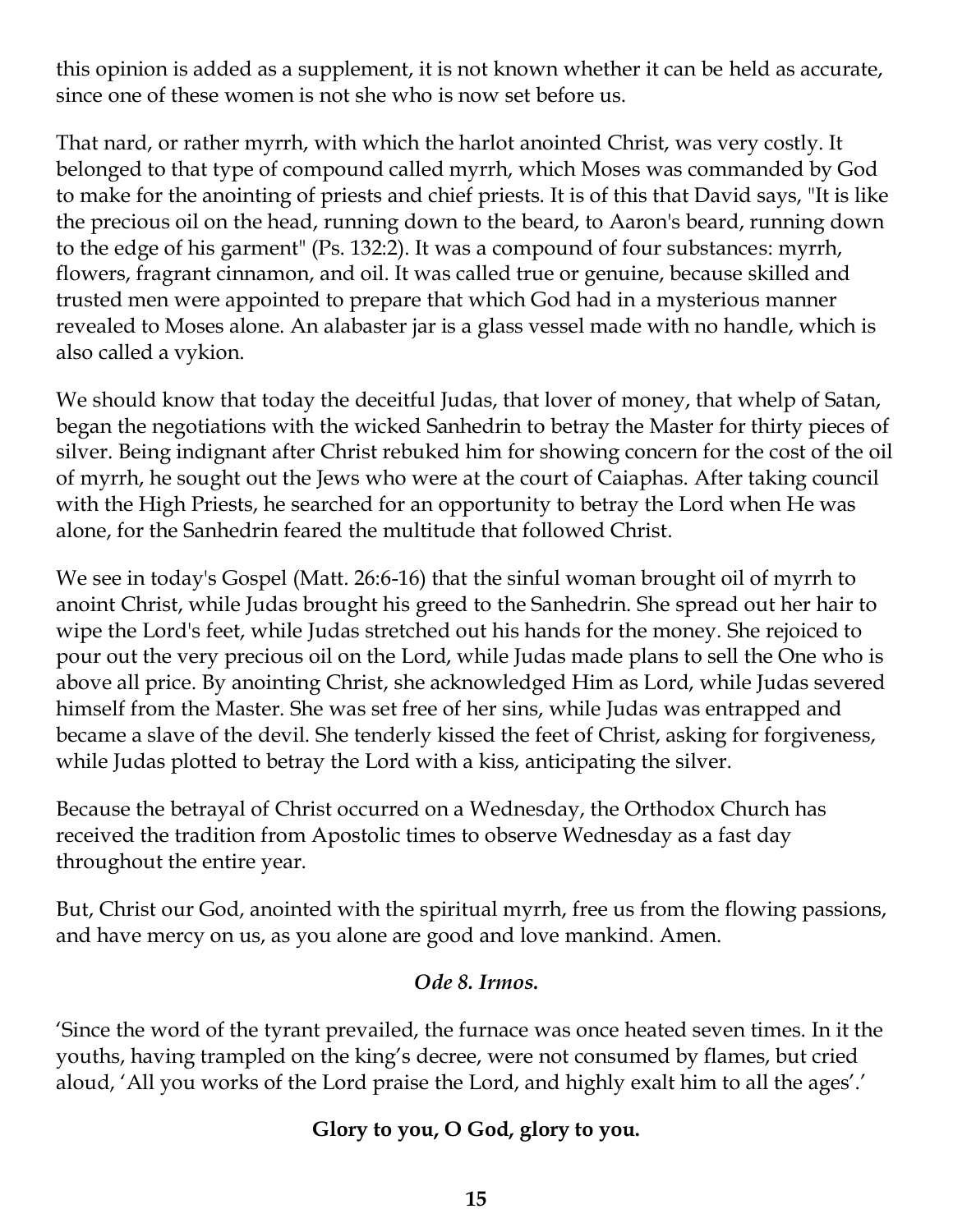A woman emptied out precious ointment on your royal, divine and awesome head, O Christ; with her polluted palms laid hold on your immaculate feet and cried aloud, 'All you works of the Lord praise the Lord, and highly exalt him to all the ages.'

### **We praise the Father, Son, and Holy Spirit: the Lord.**

Guilty of sins, she washed with tears the feet of the Creator and wiped them with her hair; and so she did not fail to find redemption of all that she had done in life, but cried aloud, 'All you works of the Lord praise the Lord, and highly exalt him to all the ages.'

### **Now and ever and unto ages of ages. Amen.**

Redemption was ministered to the grateful woman from the Saviour's compassion and the fountain of her tears. Washed clean by which, through her confession, she was not ashamed, but cried aloud, 'All you works of the Lord praise the Lord, and highly exalt him to all the ages.'

### **We praise, we bless, we worship the Lord, praising and supremely exalting Him unto all ages.**

### *Katavasia*

Since the word of the tyrant prevailed, the furnace was once heated seven times. In it the youths, having trampled on the king's decree, were not consumed by flames, but cried aloud, 'All you works of the Lord praise the Lord, and highly exalt him to all the ages.'

#### *The Magnificat is not sung, but instead the 9th Ode. The priest censes the icon of the Mother of God ninefold, and then the whole church.*

**Priest:** The Birthgiver of God and the mother of the Light, let us magnify, honoring in hymns.

### *Ode 9. The Irmos.*

With pure souls and undefiled lips, come, let us magnify the unsullied and all-pure Mother of Emmanuel, as through her we offer intercession to the one born of her, 'Spare our souls, Christ God, and save us'.

### **Glory to you, O God, glory to you.**

Revealed as ungrateful, wicked and envious, the wretched Judas calculates the price of a gift worthy of God, through which she was released from the debt of her sins, and he traffics in the grace of God's love. Spare our souls, Christ God, and save us.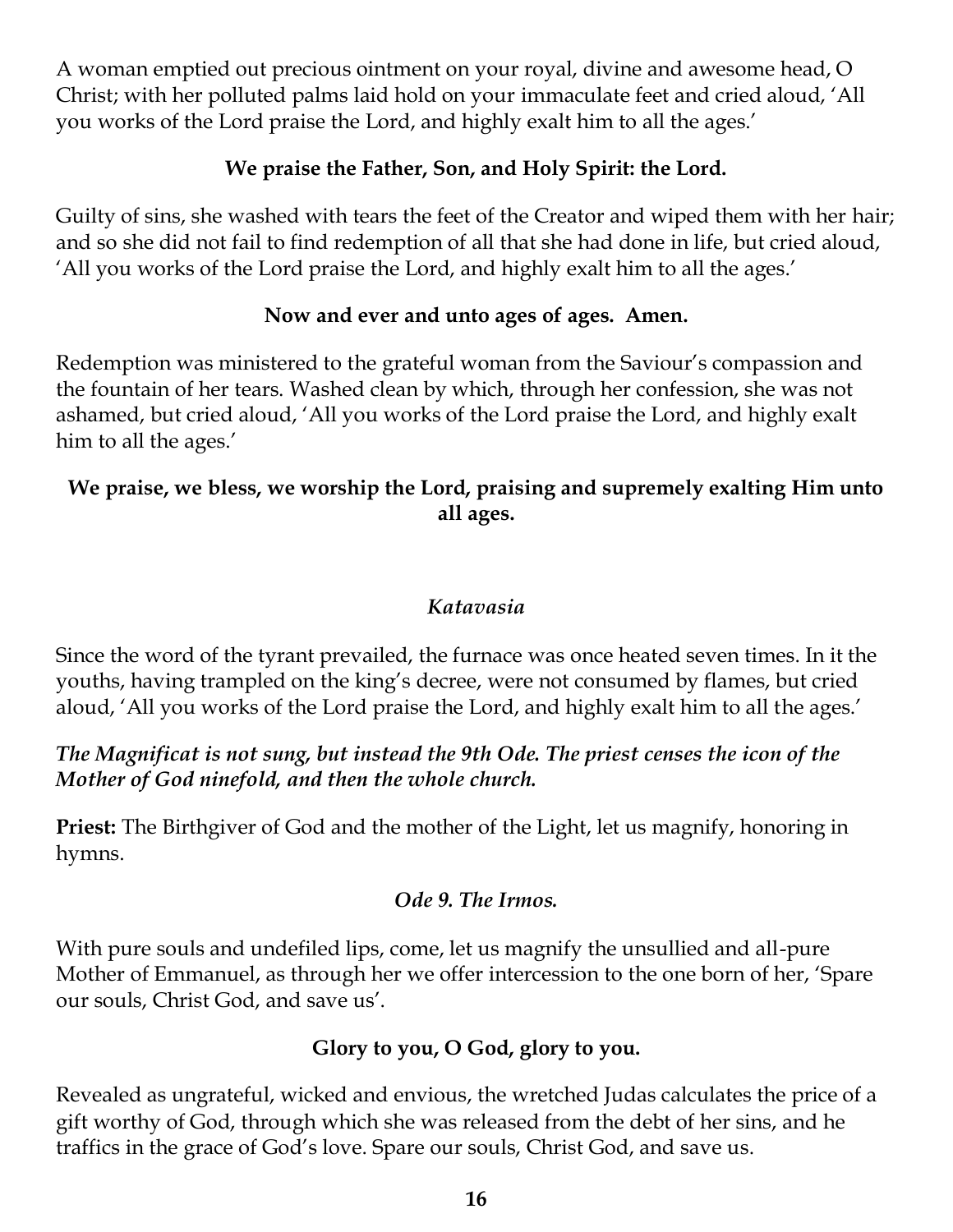### **Glory to the Father and to the Son and to the Holy Spirit.**

Judas goes to the lawless rulers and says, 'What are you willing to give me, and I shall hand over to you who want him Christ whom you seek?' So he exchanged Christ's fellowship for gold. Spare our souls, Christ God, and save us.

#### **Now and ever and to the ages of ages. Amen.**

Unrelenting in blind avarice, why have you forgotten that the world is not equal to the soul, as you were taught; for in despair, traitor, you hanged yourself. Spare our souls, Christ God, and save us.

### *Katavasia*

With pure souls and undefiled lips, come, let us magnify the unsullied and all-pure Mother of Emmanuel, as through her we offer intercession to the one born of her, 'Spare our souls, Christ God, and save us'.

**Deacon/Priest:** Again and again in peace let us pray to the Lord.

**Reader:** Lord, have mercy.

**Deacon/Priest:** Help us, save us, have mercy on us, and keep us, O God, by your grace.

**Reader:** Lord, have mercy.

**Deacon/Priest:** Remembering our all-holy, pure, most blessed, and glorious Lady, the Birthgiver of God and ever-virgin Mary, with all the saints, let us offer ourselves and one another, and our whole life to Christ God.

**Reader:** To you, O Lord.

**Priest:** for all the powers of heaven praise you and to you we send up glory, to the Father and to the Son and to the Holy Spirit, now and ever and to the ages of ages.

**Reader:** Amen.

#### *After the small litany, the Exapostilarion sung slowly and solemnly: Tone 3. Model Melody.*

Your bridal chamber, O my Saviour, I see all adorned, but I have no garment so that I may enter it. Make bright the mantle of my soul, O Giver of light, and save me!  $(x3)$ 

*At Lauds we READ 4 Idiomel Stichera, doubling them. Tone 1*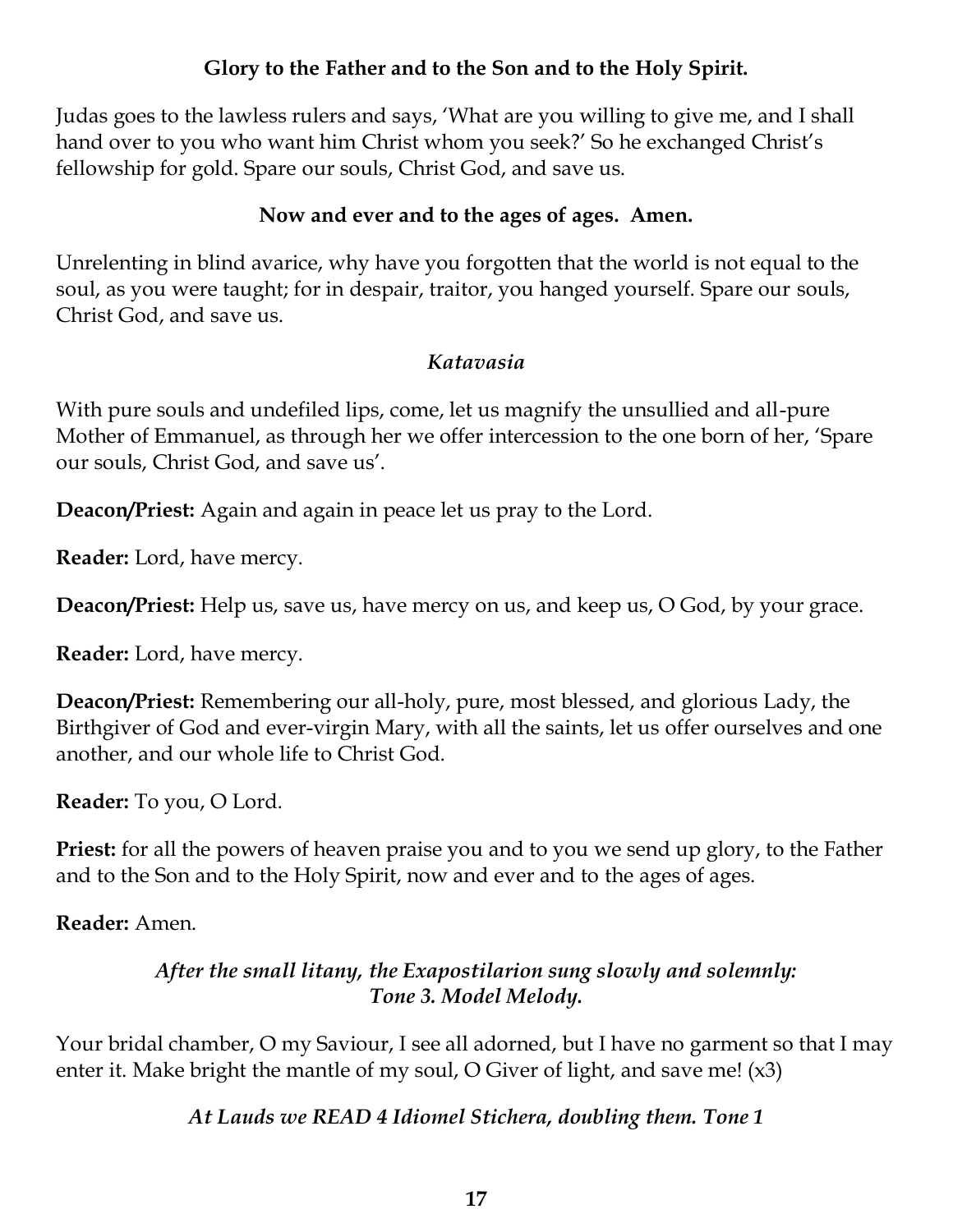#### **Psalm 148**

[A] Let everything that has breath praise the Lord. Praise the Lord from the heavens; praise him in the highest. To you praise is due, O God.

[B] Praise him, all his angels: Praise him, all his Powers. To you praise is due, O God.

[A] Praise him, sun and moon; praise him, all you stars and light.

[B] Praise him, you highest heavens and you waters that are above the heavens. Let them praise the name of the Lord.

[A] For he spoke and they came into being; he commanded and they were created.

[B] He established them for ever and ever; he made an ordinance, and it shall not pass away.

[A] Praise the Lord from the earth; praise him, you sea-monsters and all deeps;

[B] Fire and hail, snow and ice and storm-wind; things that do his word.

[A] Mountains and all hills, fruiting trees and all cedars;

[B] Beasts of the wild, and all cattle, creeping things and winged birds;

[A] Kings of the earth and all peoples, rulers and all judges of the earth;

[B] Young men and maidens: old men and youths together, let them praise the name of the Lord; for his name alone has been exalted.

[A] His praise is above earth and heaven, and he will exalt the horn of his people.

[B] A hymn for all his holy ones; for the children of Israel, a people that draws near him.

#### **Psalm 149**

[A] Sing to the Lord a new song, his praise in the Church of the holy ones.

[B] Let Israel rejoice in him that made him, let the children of Sion be joyful in their king.

[A] Let them praise his name in the dance; let them sing his praise with timbrel and with harp.

[B] For the Lord is well-pleased with his people; he will exalt the meek with salvation.

[A] His holy ones will exult in glory, and rejoice upon their beds.

[B] The high praises of God in their mouths, and two-edged swords in their hands,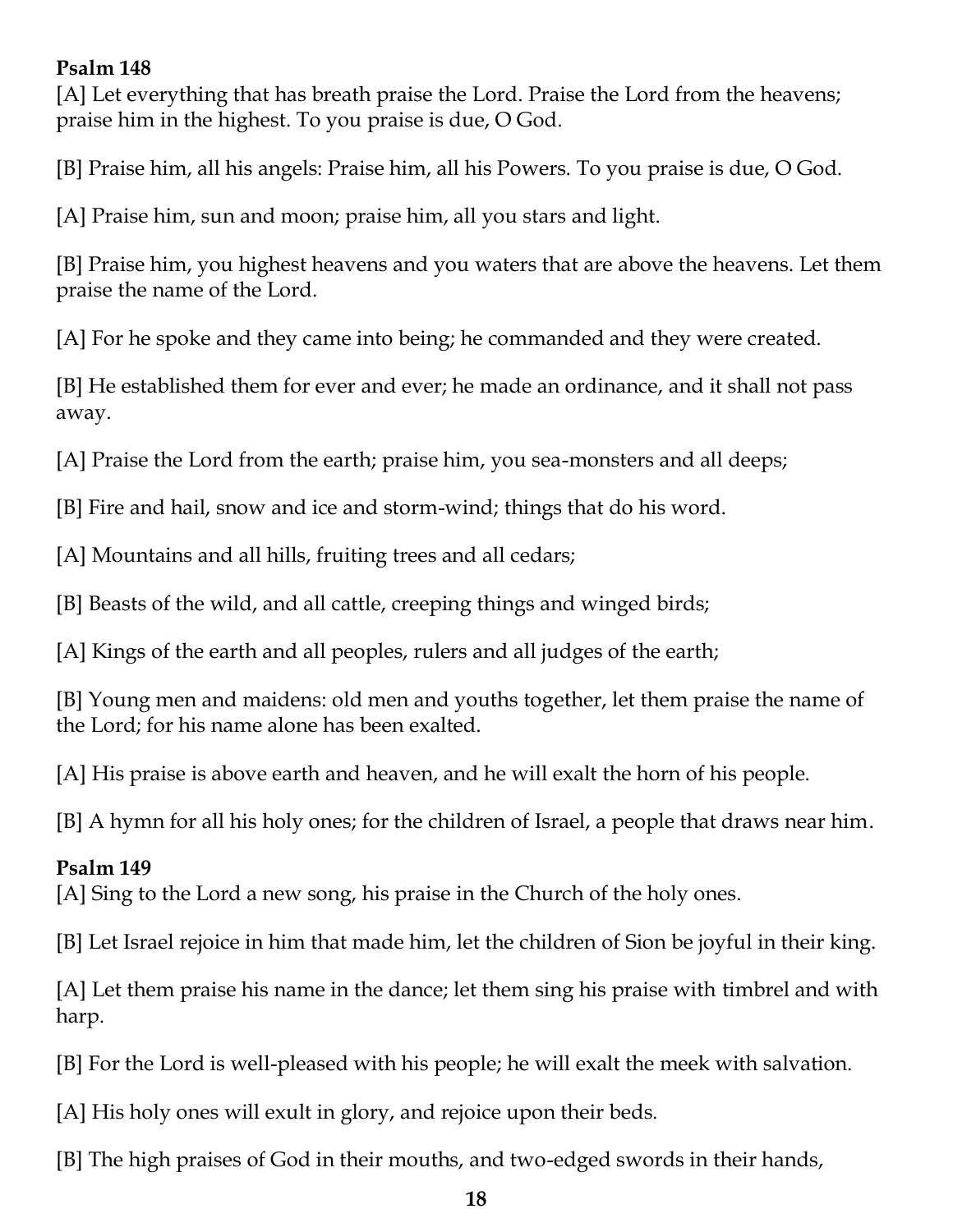[A] To exact vengeance among the nations, punishments among the peoples.

[B] To bind their kings in fetters; and their nobles in shackles of iron.

[A] To execute upon them the judgement that is decreed; such glory will be for all his holy ones.

### **Psalm 150**

[B] Praise God in his saints; praise him in the firmament of his power.

[A] Praise him for his mighty acts; praise him according to the greatness of his majesty.

# *READ. By Monk Kosmas. Tone 1*

A harlot knowing you, the Son of the Virgin, to be God, imploring you with weeping, for she had done things worthy of tears, said, 'Loose my debt, as I unloose my hair; love one who loves, though justly hated, and along with tax-collectors I shall proclaim you, O Benefactor, who love mankind'.

# **[B] Praise him with the sound of the trumpet; praise him with lute and harp.**

The harlot mixed the sweet myrrh of great price with tears, poured it over your immaculate feet and kissed them. Her you justified at once, but grant us pardon, who suffered for us and save us.

# **[A] Praise him with timbrel and dance; praise him with strings and pipe.**

When the sinful woman offered myrrh, then the disciple made an agreement with the lawless. The one rejoiced as she emptied out something of great price, while the other hurried to sell the One beyond price. She acknowledged the Master; he was parted from the Master. She was set free while Judas became the slave of the foe. Dreadful is sloth! Great is repentance! Grant it to me, Saviour, who suffered for us, and save us.

### **[B] Praise him with tuneful cymbals; praise him with loud cymbals. Let everything that has breath praise the Lord.**

O the wretchedness of Judas! He watched the harlot kissing your feet and began plotting with guile the kiss of betrayal. She untied her locks and he was being bound by rage, bringing foul-smelling wickedness instead of myrrh; for envy does not know how to prefer its advantage. O the wretchedness of Judas! From it, O God, deliver our souls.

# **[A] Glory to the Father and to the Son and to the Holy Spirit. Tone 2**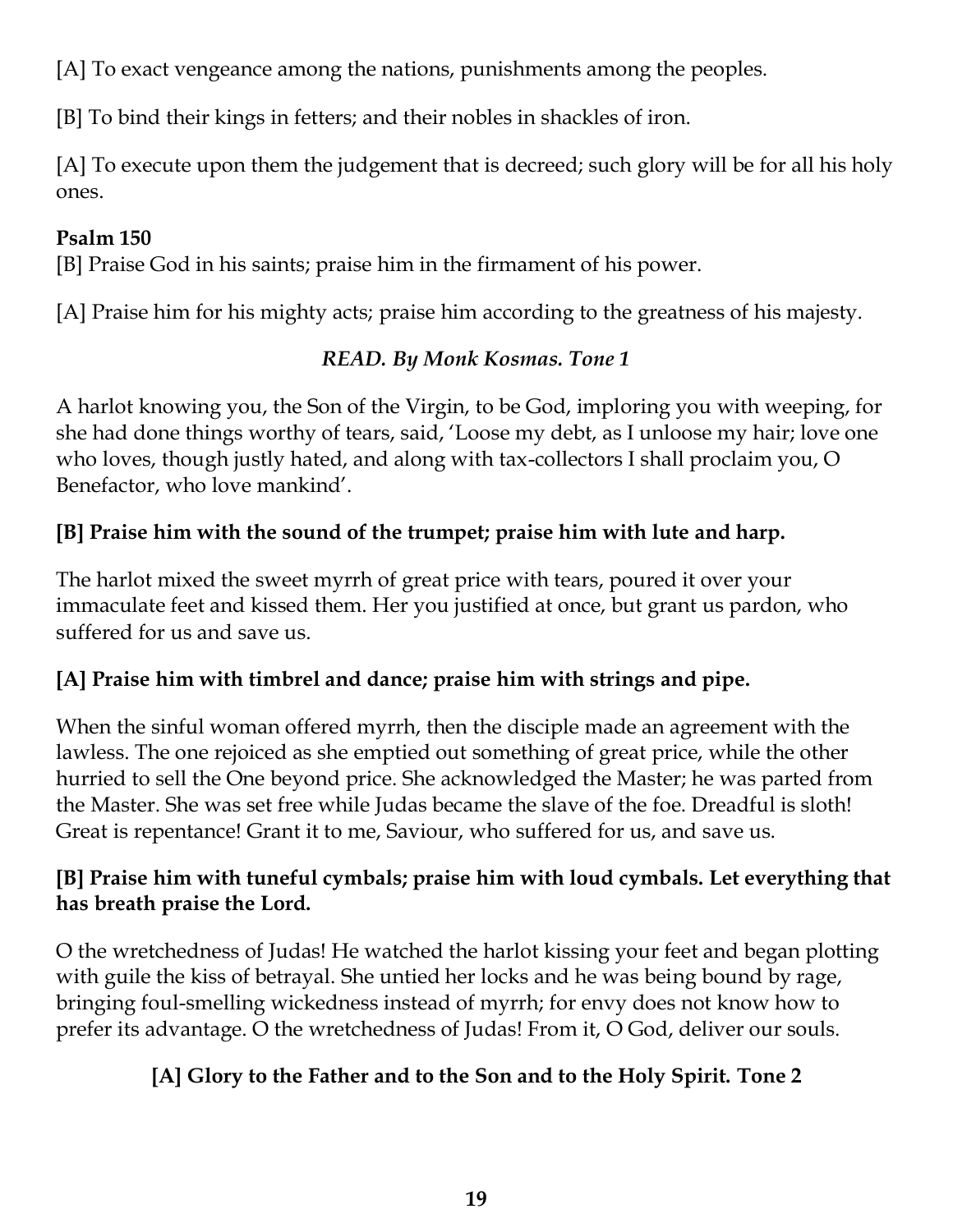The sinful woman ran for the myrrh, to buy myrrh of great price, to anoint with myrrh the Benefactor, and to the myrrh-seller she cried, 'Give me the myrrh, that I may anoint the One who has wiped away all my sins'.

### **Now and ever and to the ages of ages. Amen. Tone 6. [Rejected.](http://www.anastasis.org.uk/holyWed.htm)**

The woman drowned by sin found you, the harbour of salvation, and emptying out myrrh with tears, she cried out to you, 'See, the one who has authority to pardon sins. See, the One who waits for the repentance of the sinful. But, Master, save me from the tempest of my sin through your great mercy'.

### *Then the Superior says before the holy doors:*

To you glory is due, O Lord, our God, and to you we give glory, to the Father and to the Son and to the Holy Spirit, now and ever and to the ages of ages. Amen.

**People:** Glory to God in the highest, and on earth peace, Good Will among men. We praise you, we bless you, we worship you, we glorify you, we thank you for your great glory. O Lord, heavenly King, God the almighty Father. O Lord, only-begotten Son, Jesus Christ and the Holy Spirit. Lord God, lamb of God, Son of the Father, who take up the sin of the world, have mercy upon us, who take up the sins of the world. Receive our prayer, you who sit on the right hand of the Father and have mercy upon us. For you alone are holy, you alone are Lord, Jesus Christ, to the glory of God the Father. Amen.

Every day I will bless you, and praise your name for ever and ever. I said, Lord, have mercy upon me; heal my soul, for I have sinned against you. Lord, I have run to you for refuge; teach me to do your will for you are my God. For with you is the source of life, and in your light we shall see light. O continue your merciful kindness toward those who know you.

Grant, Lord, this day to keep us without sin. Blessed are you, Lord, the God of our fathers, and praised and glorified is your name to the ages. Amen. Your mercy, Lord, be upon us, as we have hoped in you. Blessed are you, Lord, teach me your statutes. Blessed are you, Master, make me understand your statutes. Blessed are you, Holy One, enlighten me with your statutes. Lord, your mercy is for ever; do not scorn the work of your hands. To you praise is due, to you song is due, to you glory is due, to the Father, and to the Son, and to the Holy Spirit, now and ever, and to the ages of ages. Amen.

# *The priest enters the altar.*

# **Litany of Supplication**

**Deacon/Priest:** Let us complete our morning supplication to the Lord. **Choir:** Lord, have mercy.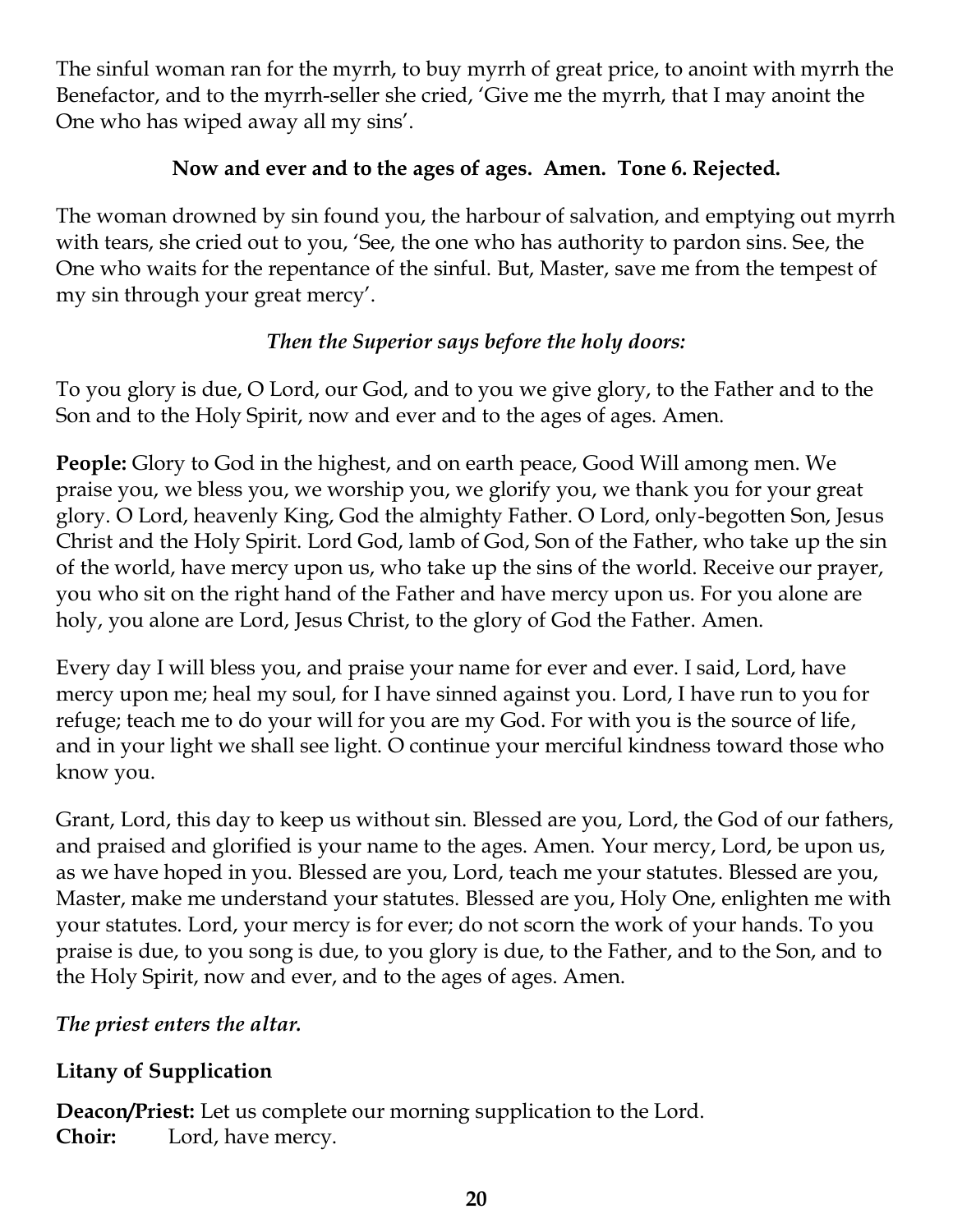Help us, save us, have mercy on us and keep us, O God, by your grace. **Choir:** Lord, have mercy.

The whole day, perfect, holy, peaceful, and sinless, let us ask of the Lord. **Choir:** Grant this, O Lord. **[and after each petition]**

An angel of peace, faithful guide, guardian of our souls and bodies, let us ask of the Lord.

Pardon and remission of our sins and transgressions, let us ask of the Lord.

The things good and profitable for our souls, and peace for the world, let us ask of the Lord.

To complete the remaining time of our life in peace and repentance, let us ask of the Lord.

The completions of our life to be Christian, painless, blameless, and peaceful; and a good defense before the fearful judgment seat of Christ, let us ask.

Remembering our all-holy, pure, most blessed, and glorious Lady, the Birthgiver of God and ever-virgin Mary, with all the saints, let us offer ourselves and one another, and our whole life to Christ God.

**Choir:** To you, O Lord.

#### *The Priest out loud:*

For you are a God of mercy, compassions, and love for mankind, and to you we send up glory, to the Father and to the Son and to the Holy Spirit, now and ever and to the ages of ages.

**Choir:** Amen.

**Priest:** Peace to all.

**Choir:** And to your spirit.

**Deacon:** Let us bow our heads to the Lord.

**Choir:** To you, O Lord.

**Priest:** Holy Lord, who dwell on high and regard the lowly and with your all-seeing eye watch over all creation, to you we have bent the neck of our soul and body, and we implore you, Holy of holies: stretch forth your invisible hand from your holy dwelling place and bless us all, and, whether we have sinned voluntarily or involuntarily, forgive as a good God who loves mankind, granting us your earthly and heavenly good things, for yours it is to have mercy and to save us, our God, and to you we send up glory, to the Father and to the Son and to the Holy Spirit, now and ever and to the ages of ages.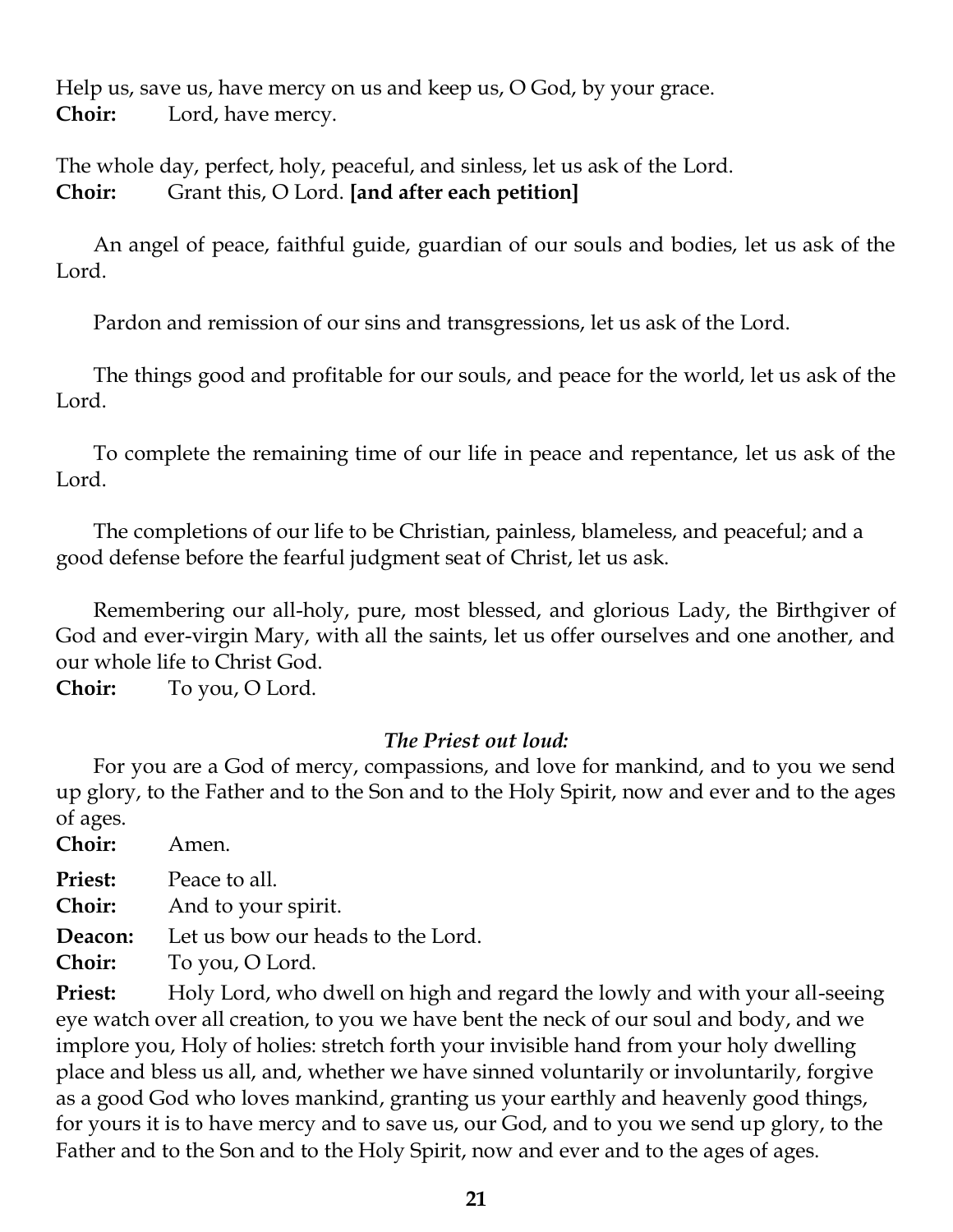#### *The Reader READS the Aposticha:* **Tone 6**

Today Christ comes to the house of the Pharisee and a sinful woman draws near and flings herself at his feet, crying, 'See one who has been drowned by sin, without hope because of her deeds, yet not rejected with loathing from your goodness, and give me, Lord, forgiveness of my evil deeds and save me'.

#### **Verse 1. We have been filled in the morning with your mercy, O Lord, and we have rejoiced and been glad in all our days.**

The harlot spread out her hair for you, the Master; Judas spread out his hands to the lawless: she to receive forgiveness, he to receive silver. And so we cry to you, sold and who set us free, 'Lord, glory to you!'

#### **Verse 2: Let us be glad, for all the days you have afflicted us, for the years we have suffered adversity. Look upon your servants and your works, and guide their children.**

A woman foul-smelling and defiled drew near, pouring tears upon your feet, O Saviour, and proclaiming your passion. 'How can I gaze upon you, Master? For you have come yourself to save a harlot. You roused Lazarus from the tomb after four days, raise me who am dead from the deep. Accept me in my misery, Lord, and save me'.

#### **Verse 3. And may the brightness of the Lord our God be upon us. Direct the work of our hands, O direct the work of our hands.**

### *By Monk John. Same Tone. Model melody.*

Rejected because of her life, well-known because of her ways, she approached you carrying sweet myrrh and crying, 'You, who were born of a Virgin, do not cast me out, who am a harlot. Joy of the Angels, do not despise my tears; but, Lord, as I repent, accept me, whom you did not thrust from you when I sinned, through your great mercy'.

#### **Glory to the Father and to the Son and to the Holy Spirit, now and ever and to the ages of ages. Amen.** *Tone 8. By the Nun Kassiani.*

Lord, the woman who had fallen into many sins, perceiving your divinity, took up the role of myrrh-bearer, and with lamentation brings sweet myrrh to you before your burial. 'Alas!', she says, 'for night is for me a frenzy of lust, a dark and moonless love of sin. Accept the fountains of my tears, you who from the clouds draw out the water of the sea;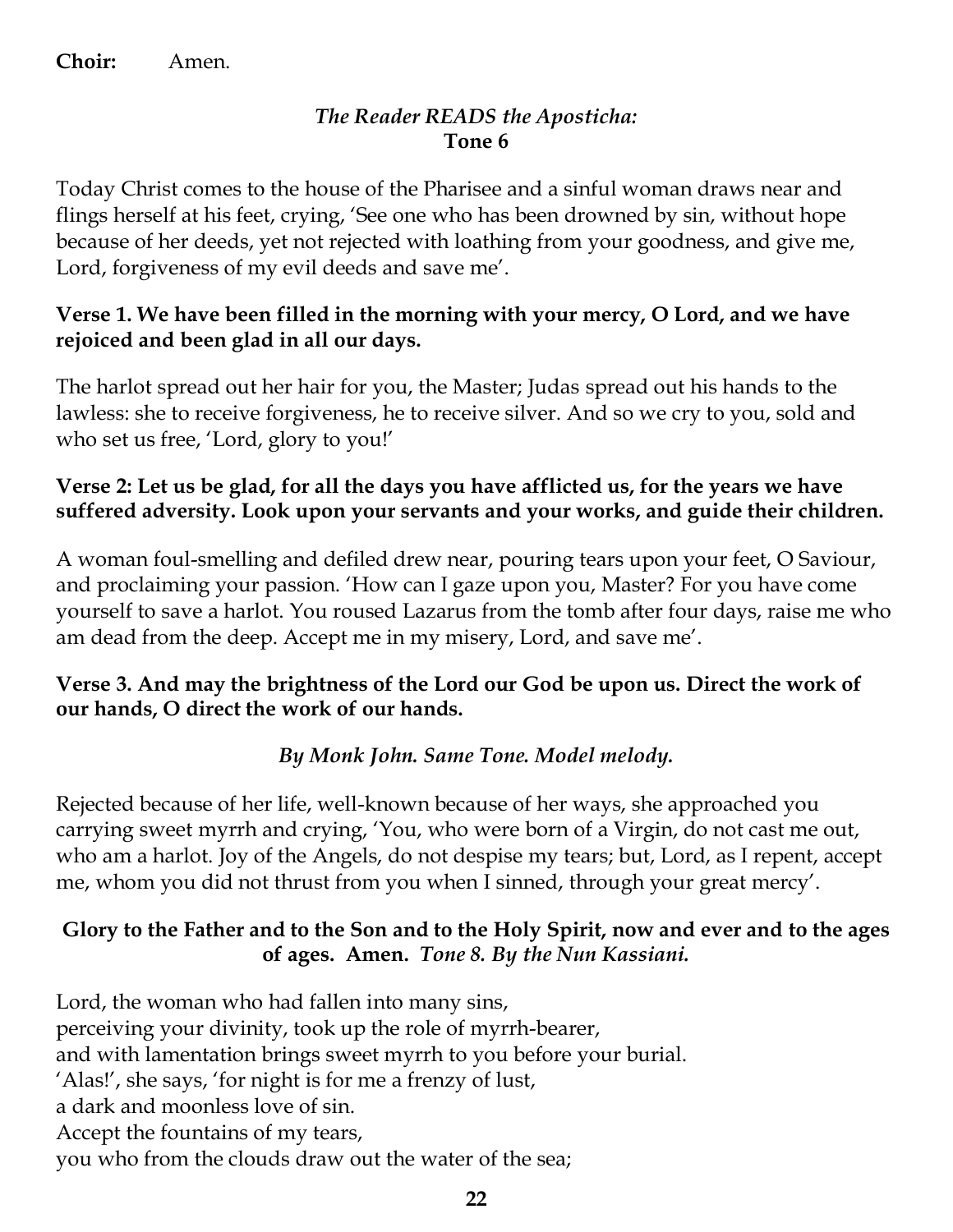bow yourself down to the groanings of my heart, you who bowed the heavens by your ineffable self-emptying. I shall kiss your immaculate feet, and wipe them again with the locks of my hair, those feet whose sound Eve heard at dusk in Paradise, and hid herself in fear. Who can search out the multitude of my sins and the depths of your judgements, my Saviour, saviour of souls? Do not despise me, your servant,// for you have mercy without measure'.

#### *Then the Superior says:*

How good to give thanks to the Lord, to sing praises to your name, O Most High. To declare your love in the morning, and your truth every night.

**Reader:** Holy God. Holy Mighty. Holy Immortal. Have mercy on us. (x3)

Glory to the Father, and to the Son, and to the Holy Spirit, now and ever, and to the ages of ages. Amen.

All-Holy Trinity: Have mercy on us. Lord: Cleanse our sins. Master: Pardon our transgressions. Holy One: watch over and heal our infirmities, for Your name's sake.

Lord, have mercy.  $(x3)$ 

Glory to the Father, and to the Son, and to the Holy Spirit, now and ever, and to the ages of ages. Amen.

Our Father, Who art in Heaven, hallowed be Thy name. Thy Kingdom come. Thy will be done, on earth as it is in Heaven. Give us this day our daily bread; and forgive us our trespasses, as we forgive those who trespass against us; and lead us not into temptation, but deliver us from the evil one.

**Priest:** For Yours is the kingdom and the power and the glory, of the Father and of the Son and of the Holy Spirit, now and ever and to the ages of ages. **Reader:** Amen.

### *After the Our Father, we say the following Apolytikion:*

Standing in the temple of your glory, we think we stand in heaven, O Mother of God. O gate of heaven, open to us the door of your mercy.

*[The modern Greek books replace this with the Kontakion of the day: Think, miserable soul, on the hour of the end, and made fearful by the cutting down of the fig tree, work with love of toil at the talent given you, as you watch and cry: May we not be left outside Christ's bridal chamber!]*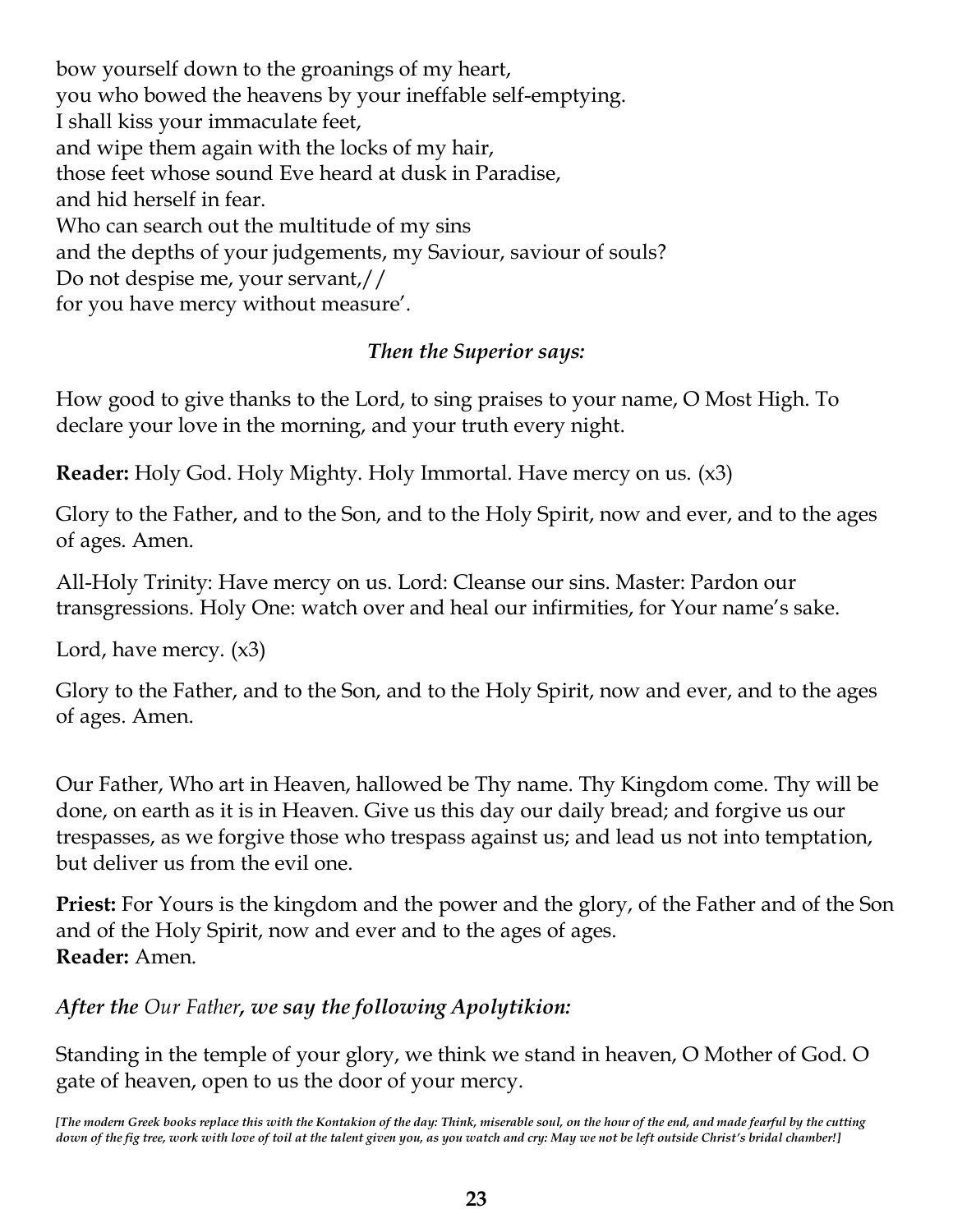#### *The clergy exit the altar. Then*

Lord have mercy (x40).

The more honorable than the cherubim and more glorious beyond compare than the seraphim, who without corruption gave birth to God the Word, you, truly Birthgiver-of-God, we magnify. In the name of the Lord, Father, bless.

**Priest:** Blessed is He-who-is, Christ our God, always, now and ever and to the ages of ages. **Reader:** Amen.

**The Superior:** Heavenly King, establish our rulers: strengthen the faith: calm the nations: make the world peaceful: guard well this holy church: assign our fathers and brothers who have gone before us to the tents of the just, and accept us in repentance and confession, as you are good and love mankind.

Then the prayer of St Ephrem with 4 full and 12 small metanias

O Lord and Master of my life, take from me the spirit of sloth, despair, lust of power, and idle talk. **(Prostration)**

But give rather the spirit of chastity, humility, patience, and love to Thy servant. **(Prostration)**

Yea, O Lord and King, grant me to see my own transgressions, and not to judge my brother, for blessed art Thou, unto the ages of ages. Amen. **(Prostration)**

*We then make 12 small metanias saying*

God, cleanse me, the sinner.

*then one further great metania as we repeat the prayer entirely.*

#### *The Apolysis*

**Priest:** Glory to you, Christ God, our hope, glory to you!

**Reader:** Glory to the Father and to the Son and to the Holy Spirit, now and ever and to the ages of ages. Amen. Lord, have mercy. (x3) Father, bless!

**Priest:** He who is coming to his voluntary passion for our salvation, Christ our true God, through the intercessions of his all-pure and all-blameless holy Mother; by the power of